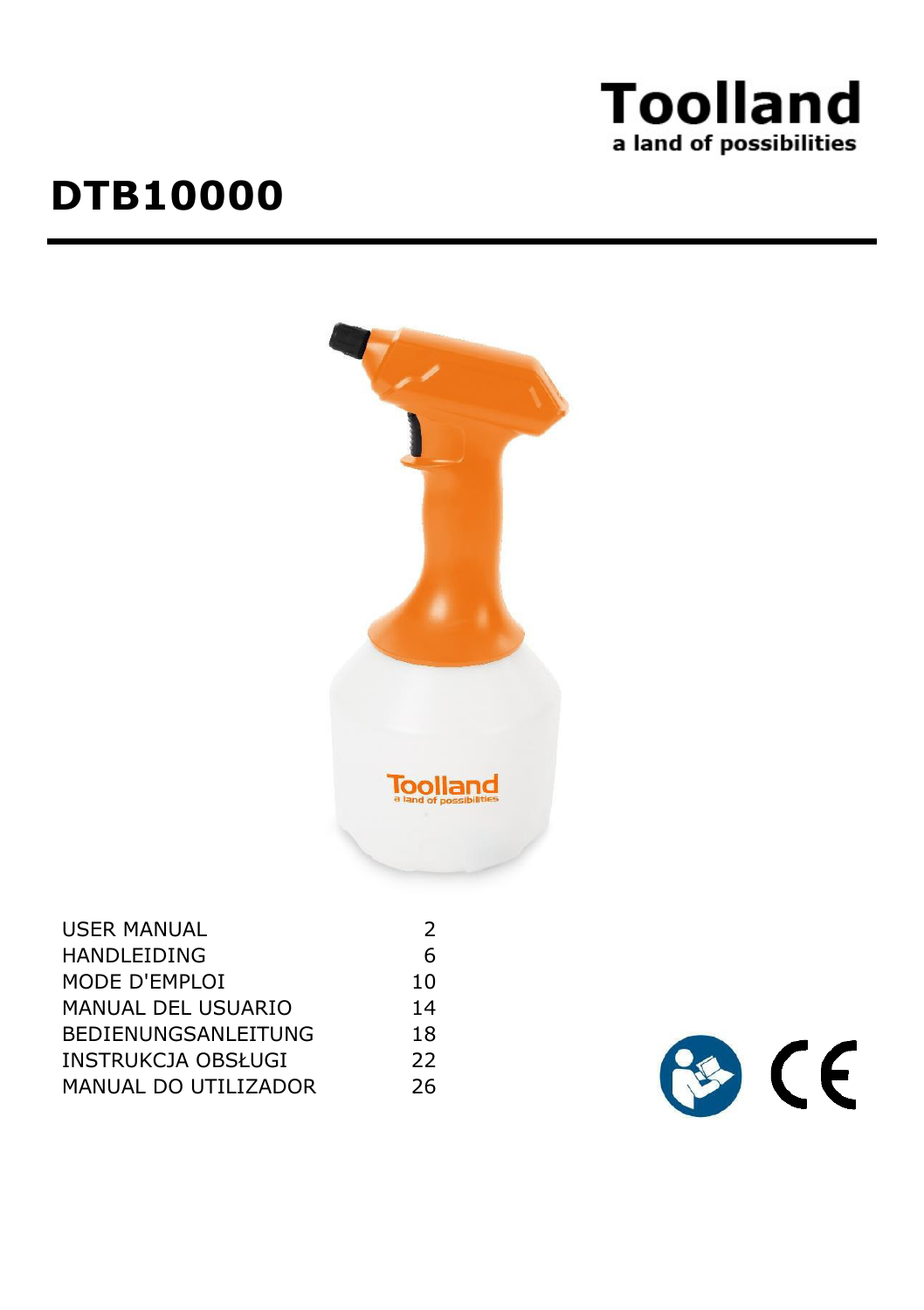# **USER MANUAL**

# <span id="page-1-0"></span>**1. Introduction**

#### **To all residents of the European Union Important environmental information about this product**



This symbol on the device or the package indicates that disposal of the device after its lifecycle could harm the environment. Do not dispose of the unit (or batteries) as unsorted municipal waste; it should be taken to a specialized company for recycling. This device should be returned to your distributor or to a local recycling service. Respect the local environmental rules.

#### **If in doubt, contact your local waste disposal authorities.**

Thank you for choosing Toolland! Please read the manual thoroughly before bringing this device into service. If the device was damaged in transit, do not install or use it and contact your dealer.

## **2. Safety Instructions**



Read and understand this manual and all safety signs before using this appliance.

- This device can be used by children aged from 8 years and above, and persons with reduced physical, sensory or mental capabilities or lack of experience and knowledge if they have been given supervision or instruction concerning the use of the device in a safe way and understand the hazards involved. Children shall not play with the device. Cleaning and user maintenance shall not be made by children without supervision.
- This device contains an internal rechargeable battery. When the device reaches endof-life, it must be disposed of in accordance with local regulations.

### **3. General Guidelines**

- Refer to the Velleman® Service and Quality Warranty on the last pages of this manual.
- All modifications of the device are forbidden for safety reasons. Damage caused by user modifications to the device is not covered by the warranty.
- Only use the device for its intended purpose. Using the device in an unauthorised way will void the warranty.
- Damage caused by disregard of certain guidelines in this manual is not covered by the warranty and the dealer will not accept responsibility for any ensuing defects or problems.
- Nor Velleman nv nor its dealers can be held responsible for any damage (extraordinary, incidental or indirect) – of any nature (financial, physical…) arising from the possession, use or failure of this product.
- Keep this manual for future reference.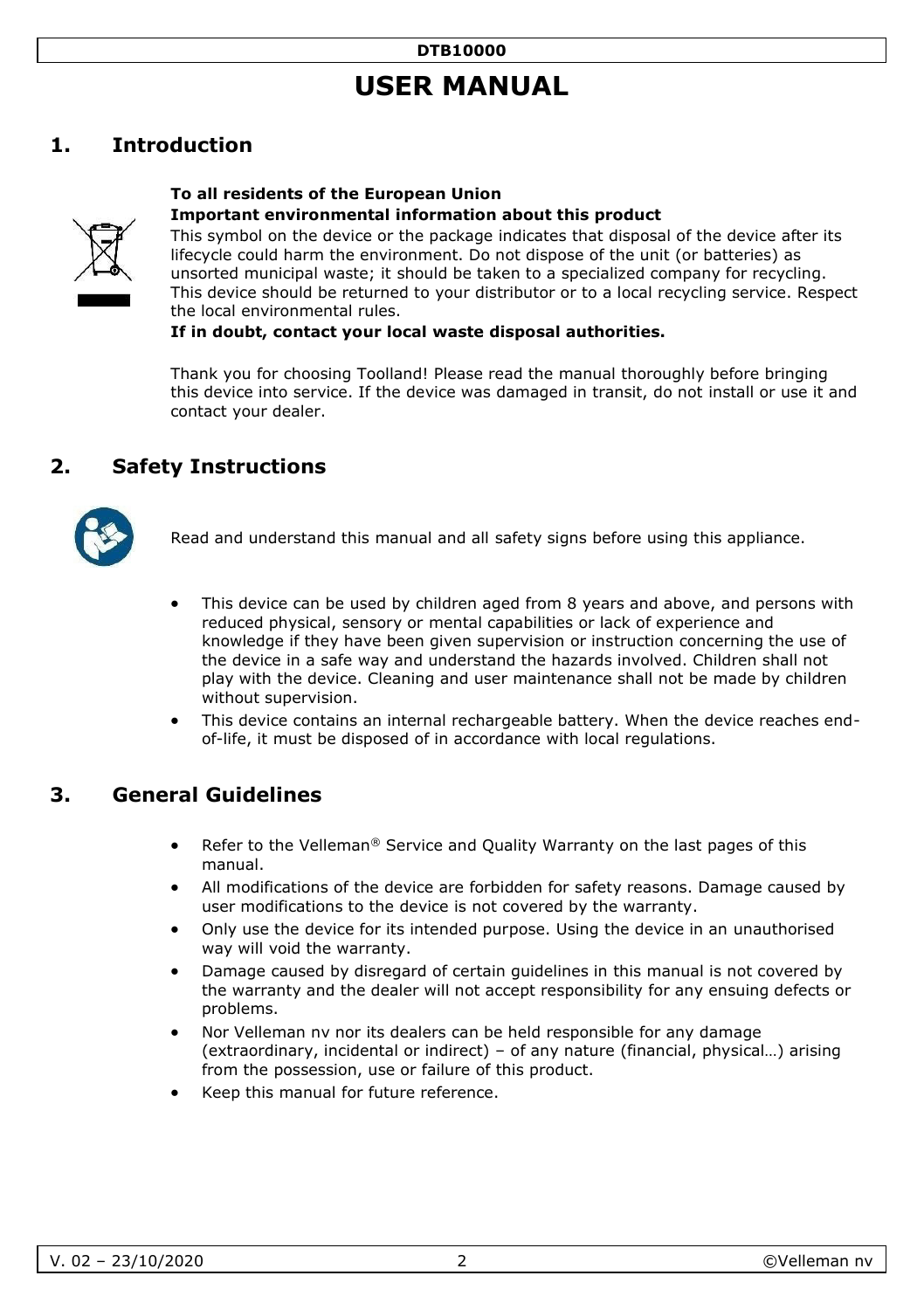# **4. Charging the Battery**

- **1.** Locate the charging connection on the handle and open the cover.
- **2.** Connect the charger to the charging connection.
- **3.** Make sure the charger plug is well-connected and inserted but do not force.



**4.** Connect the charger to the mains. The red LED indicates the battery is charging. When the LED burns blue, the battery is fully charged. Disconnect the charger from the mains to avoid overcharging.

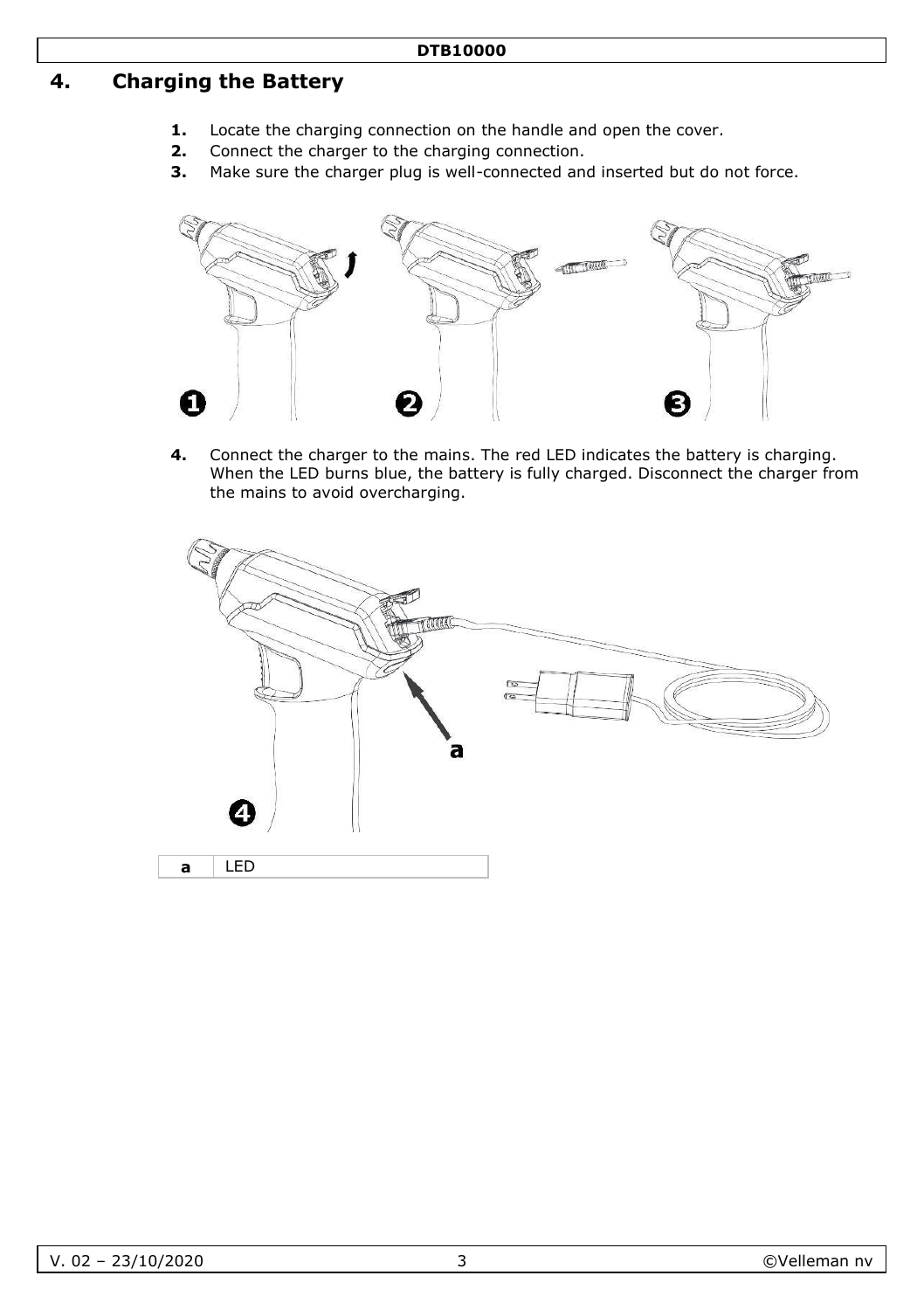#### **DTB10000**

# **5. Operation**

- **1.** Open the cap.
- **2.** Pour the liquid into the tank.
- **3.** Close the cap.
- **4.** Press the trigger to release the spray.
- **5.** Turn the spray nozzle to the right to tighten the spray.
- **6.** Turn the spray nozzle to the left to widen the spray.



# **6. Troubleshooting**

| <b>Problem</b>                                                  | <b>Possible cause</b>           | <b>Possible solution</b>                                                  |
|-----------------------------------------------------------------|---------------------------------|---------------------------------------------------------------------------|
| The appliance does not                                          | The battery is out of<br>power. | Fully charge the battery.                                                 |
| start after being switched<br>on.                               | The power switch is<br>damaged. | The appliance is damaged.<br>Please dispose of within<br>the local rules. |
| The appliance does not<br>spray when the trigger is<br>pressed. | The filter is clogged.          | Take out the filter and<br>clean it.                                      |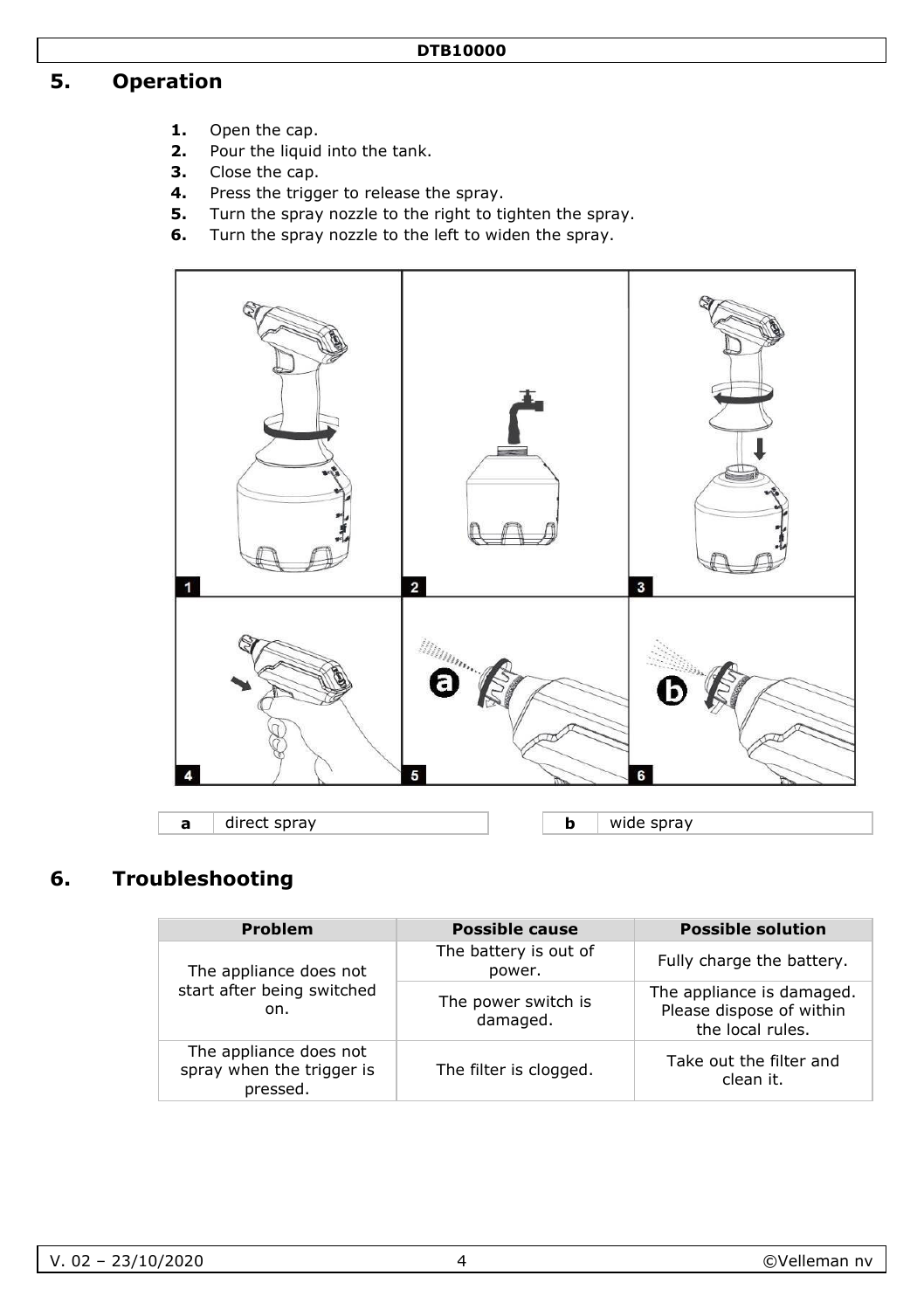### **7. Care and Maintenance**

#### **Cleaning**

- Do not clean the appliance in the presence of naked flames.
- Before doing any cleaning, remove any spraying agent from the tank, depressurize, switch off the appliance and, if possible, remove the battery.
- Wipe all exterior surfaces of the appliance clean with a soft cloth dampened with a soap and water solution. Do not immerse or submerge any part of the appliance in water or any other liquid. Never use solvents or cleaning agents containing petroleum (petrol, kerosene, oil), paint thinner, turpentine, alcohol, or ammonia.

#### **Maintenance**

• This appliance cannot be repaired and should be scrapped according to the local environmental rules when damaged.

#### **Storage**

- Remove any spraying agent from the tank before storing.
- Store the appliance and its accessories in a clean and dry area.
- Ensure that the appliance is stored in a safe place where unauthorised persons cannot access it.

# **8. Technical Specifications**

**Use this device with original accessories only. Velleman nv cannot be held responsible in the event of damage or injury resulting from (incorrect) use of this device. For more info concerning this product and the latest version of this manual, please visit our website www.velleman.eu. The information in this manual is subject to change without prior notice.**

#### **© COPYRIGHT NOTICE**

**The copyright to this manual is owned by Velleman nv. All worldwide rights reserved.** No part of this manual may be copied, reproduced, translated or reduced to any electronic medium or otherwise without the prior written consent of the copyright holder.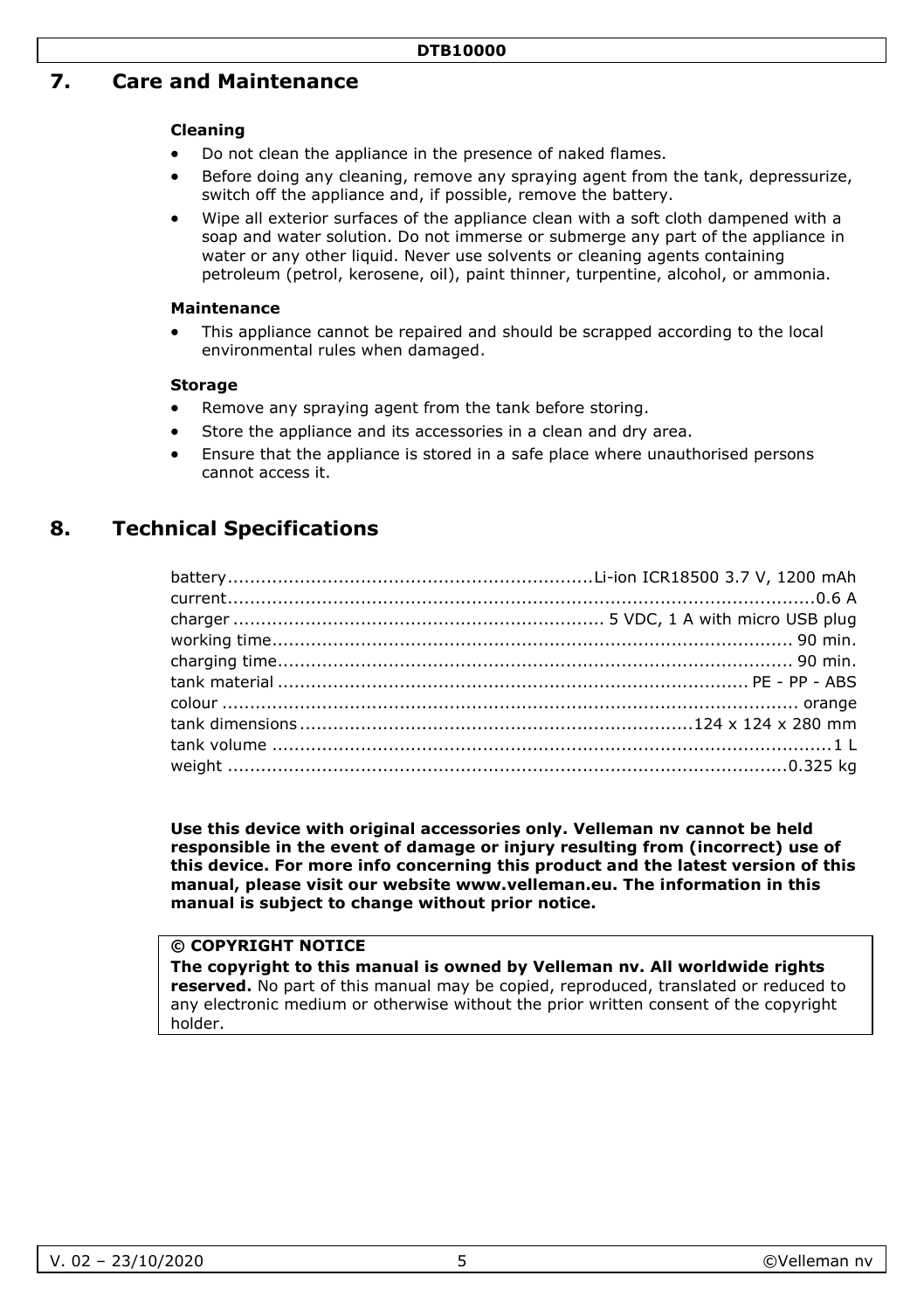# **HANDLEIDING**

# <span id="page-5-0"></span>**1. Inleiding**

#### **Aan alle ingezetenen van de Europese Unie Belangrijke milieu-informatie betreffende dit product**



Dit symbool op het toestel of de verpakking geeft aan dat, als het na zijn levenscyclus wordt weggeworpen, dit toestel schade kan toebrengen aan het milieu. Gooi dit toestel (en eventuele batterijen) niet bij het gewone huishoudelijke afval; het moet bij een gespecialiseerd bedrijf terechtkomen voor recyclage. U moet dit toestel naar uw verdeler of naar een lokaal recyclagepunt brengen. Respecteer de plaatselijke milieuwetgeving.

#### **Hebt u vragen, contacteer dan de plaatselijke autoriteiten betreffende de verwijdering.**

Dank u voor uw aankoop! Lees deze handleiding grondig door voor u het toestel in gebruik neemt. Werd het toestel beschadigd tijdens het transport, installeer het dan niet en raadpleeg uw dealer.

# **2. Veiligheidsvoorschriften**



Lees en begrijp deze handleiding en de veiligheidsinstructies vóór ingebruikname.

- Dit toestel is geschikt voor gebruik door kinderen vanaf 8 jaar, door personen met fysieke, zintuiglijke of verstandelijke beperkingen, of door personen met gebrek aan ervaring en kennis, op voorwaarde dat dit onder toezicht gebeurt van een persoon die verantwoordelijk is voor hun veiligheid of hun aanwijzingen heeft gegeven, hoe zij het toestel moeten gebruiken en zich bewust zijn van de risico's die het gebruik van het toestel met zich meebrengt. Kinderen mogen niet met het toestel spelen. De reiniging en het onderhoud van het toestel mogen niet worden uitgevoerd door kinderen, tenzij ze onder toezicht staan.
- Dit toestel is uitgerust met een interne oplaadbare batterij. Wanneer het toestel het einde van zijn levensduur heeft bereikt, ontdoe u er dan van volgens de plaatselijke regelgeving.

# **3. Algemene richtlijnen**

- Raadpleeg de Velleman® service- en kwaliteitsgarantie achteraan deze handleiding.
- Om veiligheidsredenen mag u geen wijzigingen aanbrengen. Schade door wijzigingen die de gebruiker heeft aangebracht aan het toestel valt niet onder de garantie.
- Gebruik het toestel enkel waarvoor het gemaakt is. De garantie vervalt automatisch bij ongeoorloofd gebruik.
- De garantie geldt niet voor schade door het negeren van bepaalde richtlijnen in deze handleiding en uw dealer zal de verantwoordelijkheid afwijzen voor defecten of problemen die hier rechtstreeks verband mee houden.
- Noch Velleman nv noch zijn verdelers kunnen aansprakelijk gesteld worden voor schade (buitengewoon, incidenteel of onrechtstreeks) – van welke aard dan ook (financieel, fysisch…) voortvloeiend uit het bezit, gebruik of falen van dit product.
- Bewaar deze handleiding voor verdere raadpleging.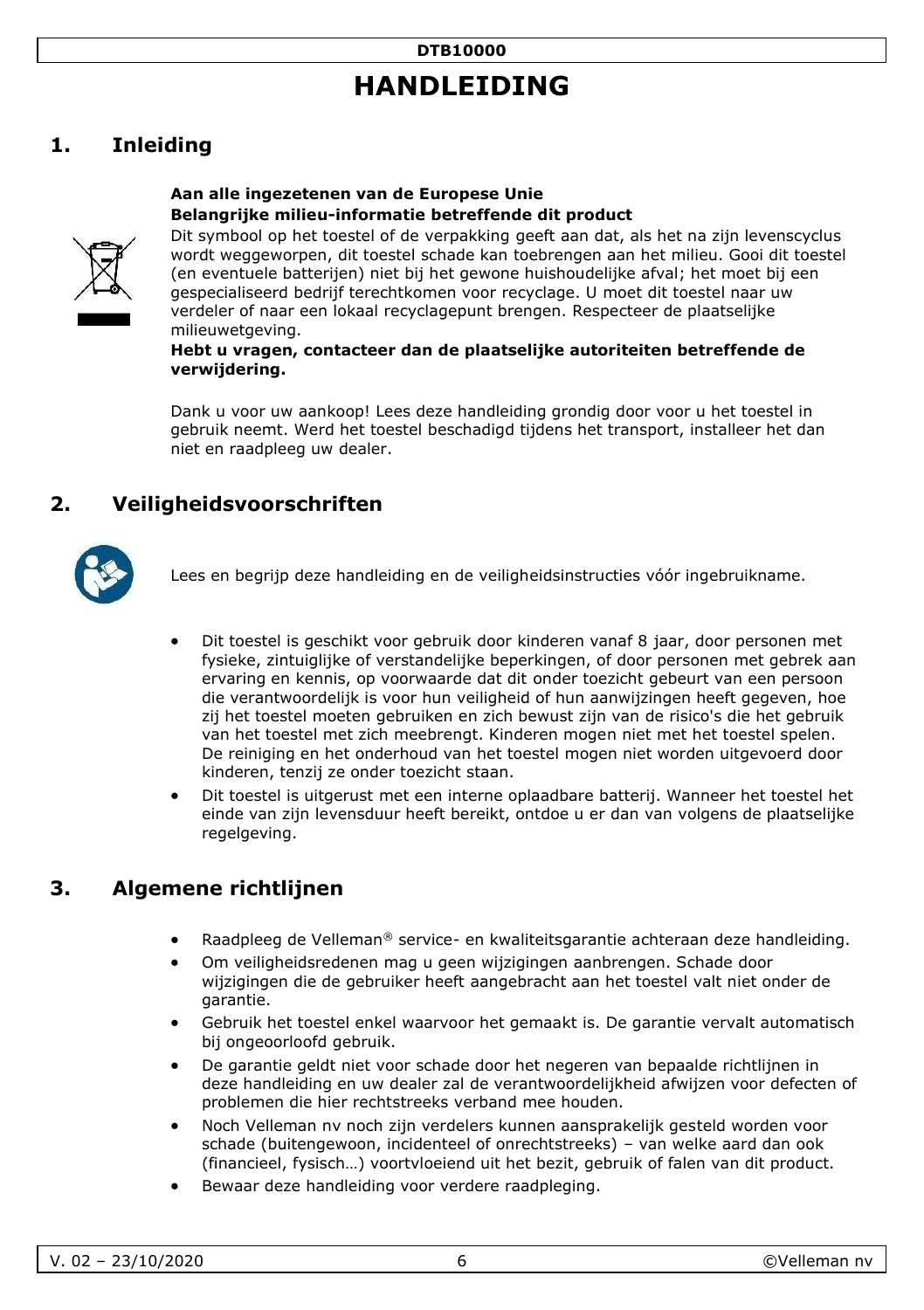# **4. De batterij opladen**

- **1.** Zoek de USB-aansluiting op de handgreep en open het klepje.
- **2.** Sluit de oplader aan op de USB-aansluiting.
- **3.** Zorg ervoor dat de oplader correct is aangesloten, maar gebruik geen kracht.



**4.** Sluit het toestel aan op het lichtnet. De rode led geeft aan dat de batterij aan het opladen is. De blauwe led geeft aan dat de batterij volledig opgeladen is. Trek de stekker uit het stopcontact om overladen te voorkomen.

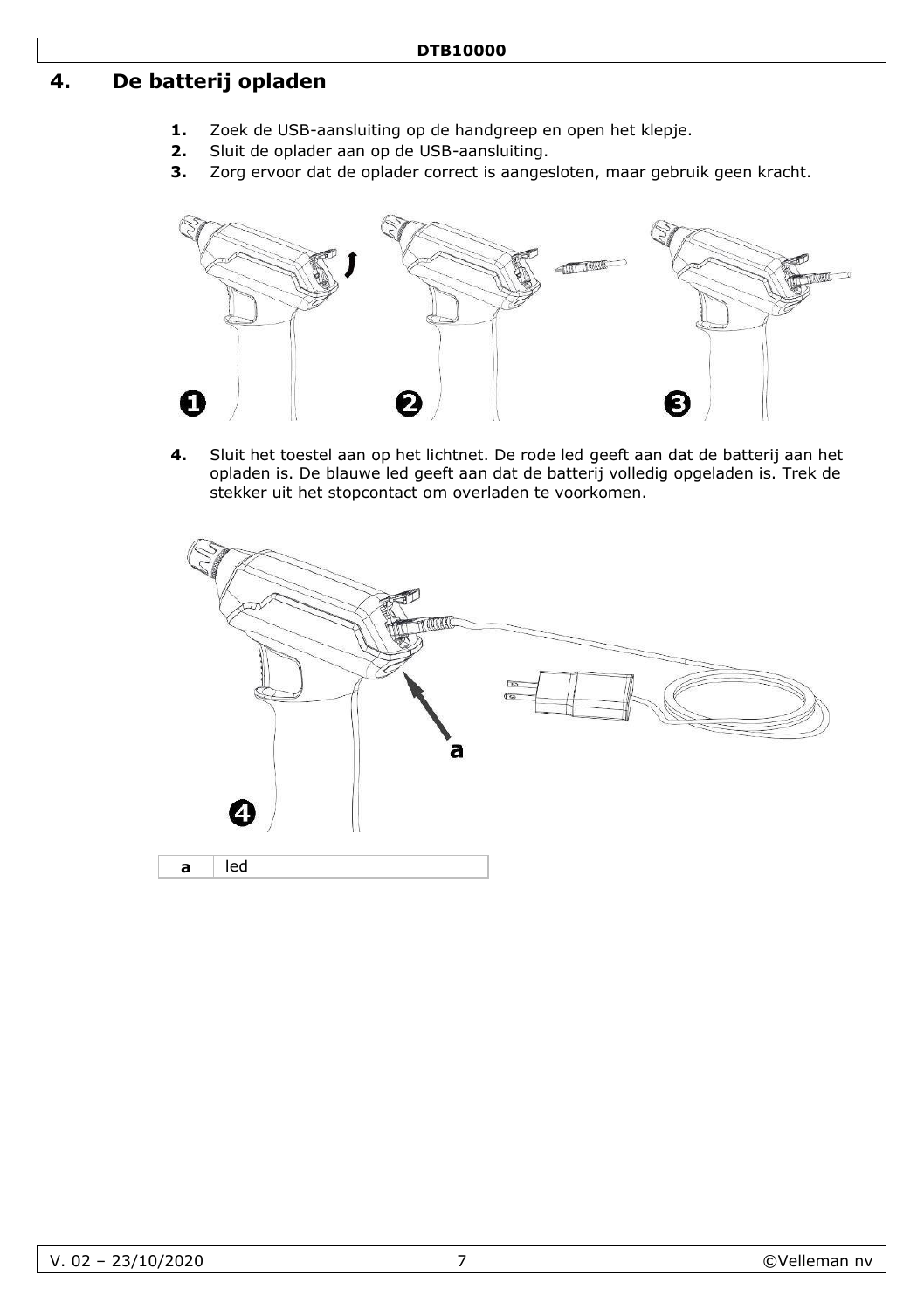# **5. Gebruik**

- **1.** Schroef de sproeidop los.
- **2.** Vul het reservoir.
- **3.** Schroef de sproeidop opnieuw op het reservoir.
- **4.** Om te sproeien, druk op de knop van de handgreep.
- **5.** Draai de sproeikop naar rechts voor een volle straal.
- **6.** Draai de sproeikop naar links voor een brede sproeinevel.



# **6. Problemen en oplossingen**

| <b>Probleem</b>                                             | Mogelijke oorzaak                       | <b>Mogelijke oplossing</b>                                                                        |
|-------------------------------------------------------------|-----------------------------------------|---------------------------------------------------------------------------------------------------|
|                                                             | De batterij is leeg.                    | Laad de batterij volledig<br>op.                                                                  |
| Het toestel functioneert<br>niet bij het inschakelen.       | De voedingsschakelaar is<br>beschadigd. | Het toestel is beschadigd.<br>Gooi het toestel weg<br>volgens de plaatselijke<br>milieuwetgeving. |
| Het toestel spuit niet bij<br>het indrukken van de<br>knop. | De filter is verstopt.                  | Verwijder de filter en reinig<br>deze.                                                            |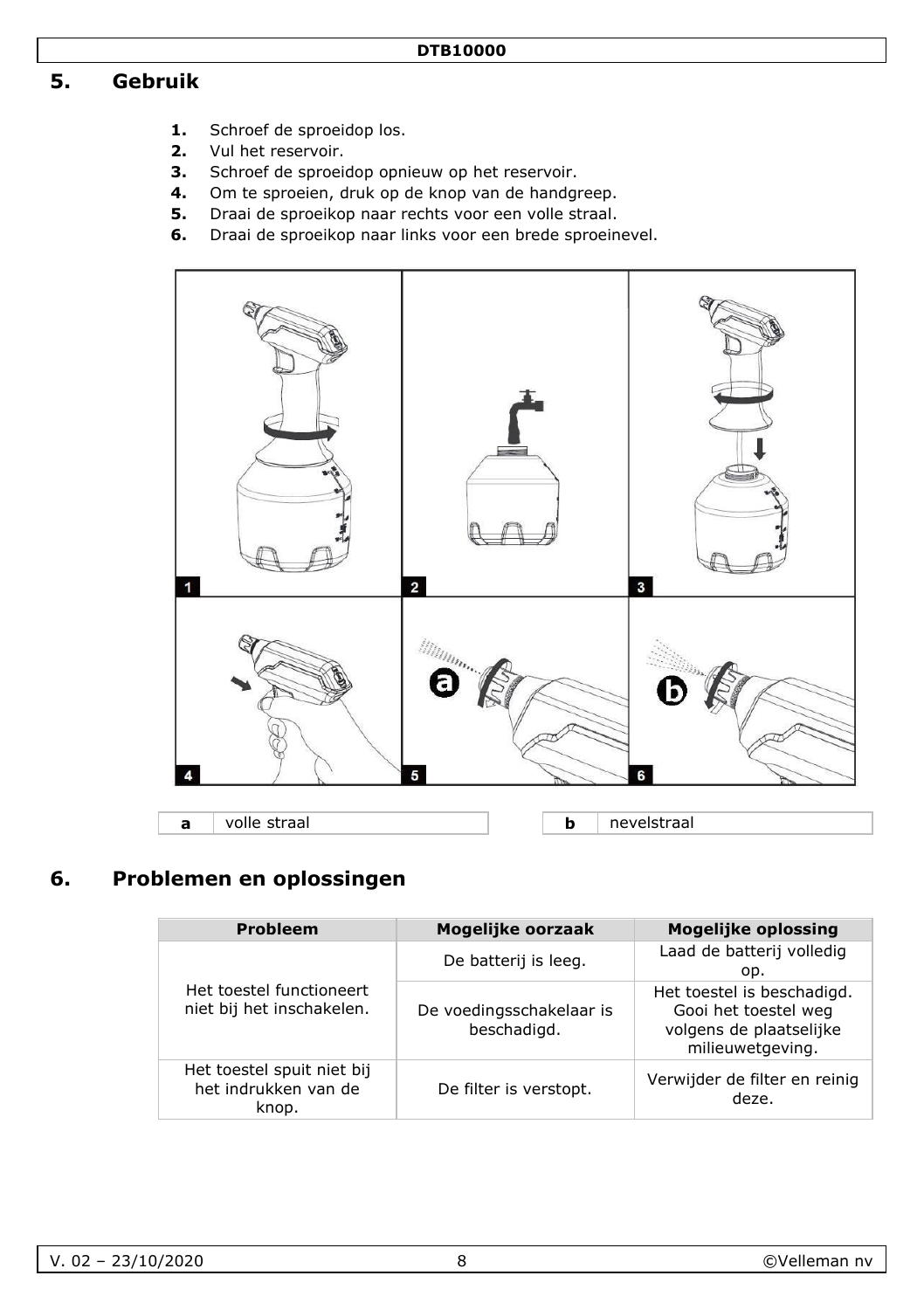# **7. Reiniging en onderhoud**

#### **Reiniging**

- Reinig het toestel niet in de nabijheid van open vuur.
- Voor het reinigen, verwijder alle sproeivloeistof uit het reservoir, laat de druk af, schakel het toestel uit en (indien mogelijk) verwijder de batterij.
- Reinig de behuizing met een zachte doek die licht bevochtigd is met een milde zeepoplossing. Dompel het toestel nooit onder in water of andere vloeistoffen. Gebruik nooit oplosmiddelen of reinigingsmiddelen die petroleum (benzine, kerosine, olie), verfverdunner, wasbenzine, alcohol of ammoniak bevatten.

#### **Onderhoud**

• Dit toestel kan niet worden hersteld. Voer het toestel volgens de plaatselijk geldende milieuvoorschriften af.

#### **Opslag**

- Verwijder alle sproeivloeistof uit het reservoir voor u het toestel opbergt.
- Bewaar het toestel en de accessoires op een propere en droge plaats.
- Zorg ervoor dat het toestel wordt opgeborgen op een veilige plaats waar onbevoegden geen toegang toe hebben.

# **8. Technische specificaties**

**Gebruik dit toestel enkel met originele accessoires. Velleman nv is niet aansprakelijk voor schade of kwetsuren bij (verkeerd) gebruik van dit toestel. Voor meer informatie over dit product en de laatste versie van deze handleiding, zie www.velleman.eu. De informatie in deze handleiding kan te allen tijde worden gewijzigd zonder voorafgaande kennisgeving.** 

#### **© AUTEURSRECHT**

**Velleman nv heeft het auteursrecht voor deze handleiding. Alle wereldwijde rechten voorbehouden.** Het is niet toegestaan om deze handleiding of gedeelten ervan over te nemen, te kopiëren, te vertalen, te bewerken en op te slaan op een elektronisch medium zonder voorafgaande schriftelijke toestemming van de rechthebbende.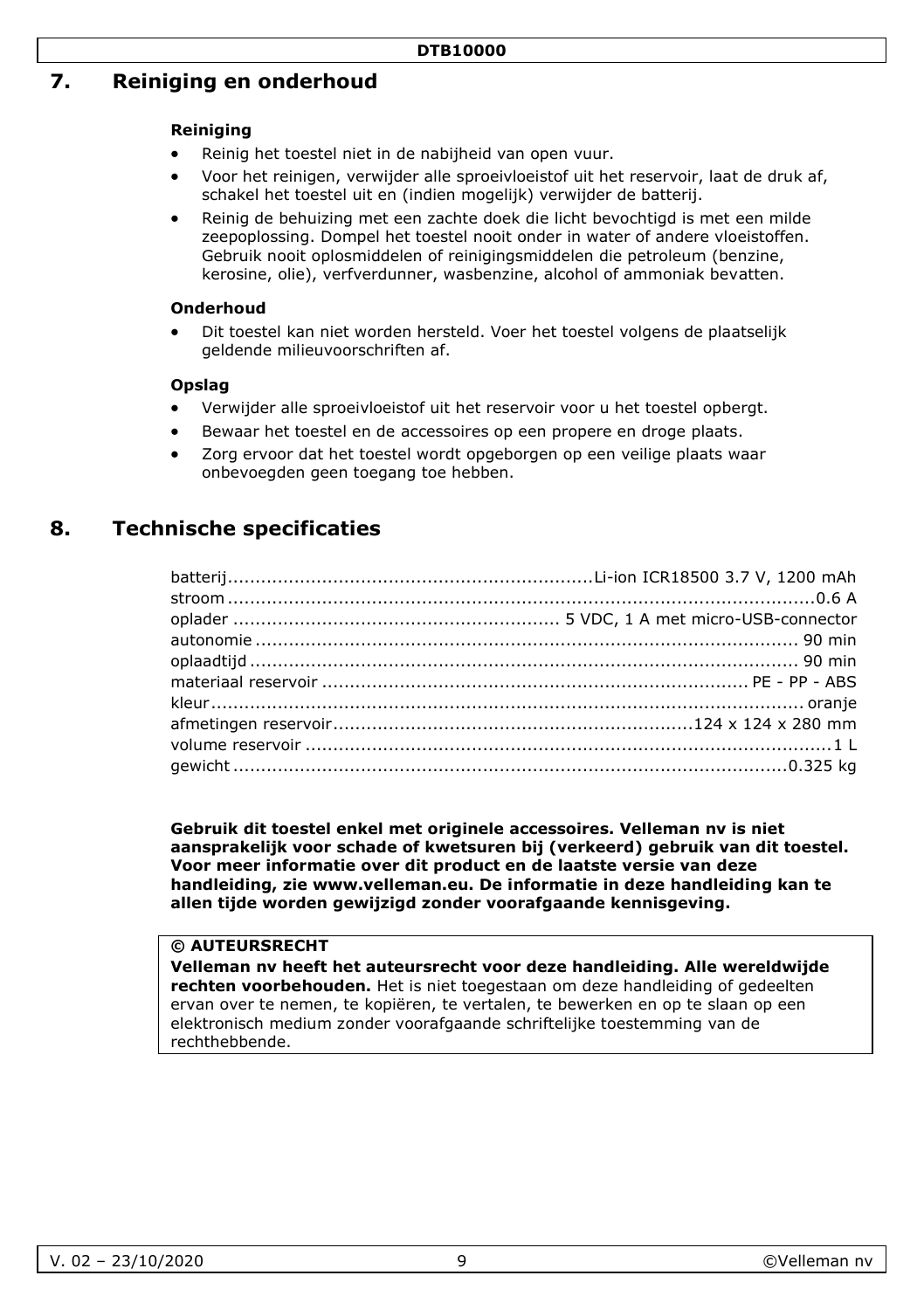# **MODE D'EMPLOI**

# <span id="page-9-0"></span>**1. Introduction**

# **Aux résidents de l'Union européenne**



**Informations environnementales importantes concernant ce produit**  Ce symbole sur l'appareil ou l'emballage indique que l'élimination d'un appareil en fin de vie peut polluer l'environnement. Ne pas jeter un appareil électrique ou électronique (et des piles éventuelles) parmi les déchets municipaux non-sujets au tri sélectif ; une déchetterie traitera l'appareil en question. Renvoyer l'appareil à votre fournisseur ou à un service de recyclage local. Respecter la réglementation locale relative à la protection de l'environnement.

**En cas de questions, contacter les autorités locales pour élimination.** 

Nous vous remercions de votre achat ! Lire attentivement le présent mode d'emploi avant la mise en service de l'appareil. Si l'appareil a été endommagé pendant le transport, ne pas l'installer et consulter votre revendeur.

# **2. Consignes de sécurité**



Lire et comprendre ce mode d'emploi et toutes les consignes de sécurité avant d'utiliser l'appareil.

- Cet appareil peut être utilisé par des enfants âgés de 8 ans et plus et des personnes manquant d'expérience et de connaissances ou dont les capacités physiques, sensorielles ou mentales sont réduites, si elles ont été formées et encadrées quant à l'utilisation de l'appareil d'une manière sûre et connaissent les risques encourus. Ne pas laisser les enfants jouer avec l'appareil. Le nettoyage et l'entretien ne doivent pas être effectués par des enfants sans surveillance.
- Cet appareil fonctionne avec une batterie rechargeable. Procéder à l'élimination de l'appareil usagé à la fin de sa durée de vie conformément.

### **3. Directives générales**

- Se référer à la garantie de service et de qualité Velleman® en fin de ce mode d'emploi.
- Toute modification est interdite pour des raisons de sécurité. Les dommages occasionnés par des modifications par le client ne tombent pas sous la garantie.
- N'utiliser l'appareil qu'à sa fonction prévue. Un usage impropre annule d'office la garantie.
- La garantie ne se s'applique pas aux dommages survenus en négligeant certaines directives de ce mode d'emploi et votre revendeur déclinera toute responsabilité pour les problèmes et les défauts qui en résultent.
- Ni Velleman SA ni ses distributeurs ne peuvent être tenus responsables des dommages exceptionnels, imprévus ou indirects, quelles que soient la nature (financière, corporelle, etc.), causés par la possession, l'utilisation ou le dysfonctionnement de ce produit.
- Garder ce mode d'emploi pour toute référence ultérieure.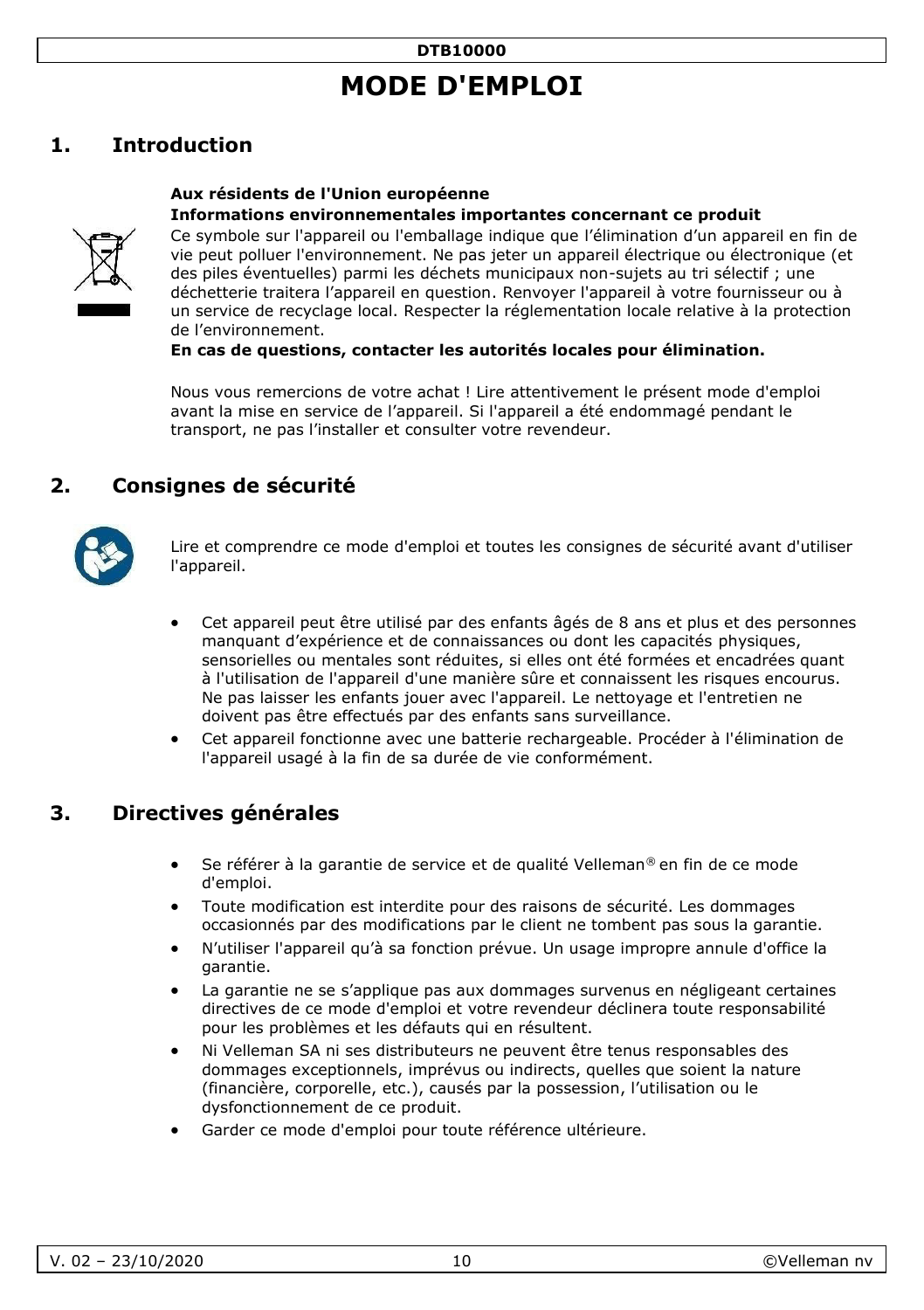# **4. Charger la batterie**

- **1.** Repérer la connexion USB située sur la poignée et ouvrir le couvercle.
- **2.** Connecter le chargeur à la connexion de USB.
- **3.** S'assurer que le chargeur est connecté correctement, mais ne pas forcer.



**4.** Brancher l'appareil sur une prise électrique. La LED rouge s'allume pour indiquer que la batterie est en cours de chargement. La LED bleue s'allume pour indiquer que la batterie est complètement chargée. Débrancher l'appareil du réseau pour éviter la surcharge.

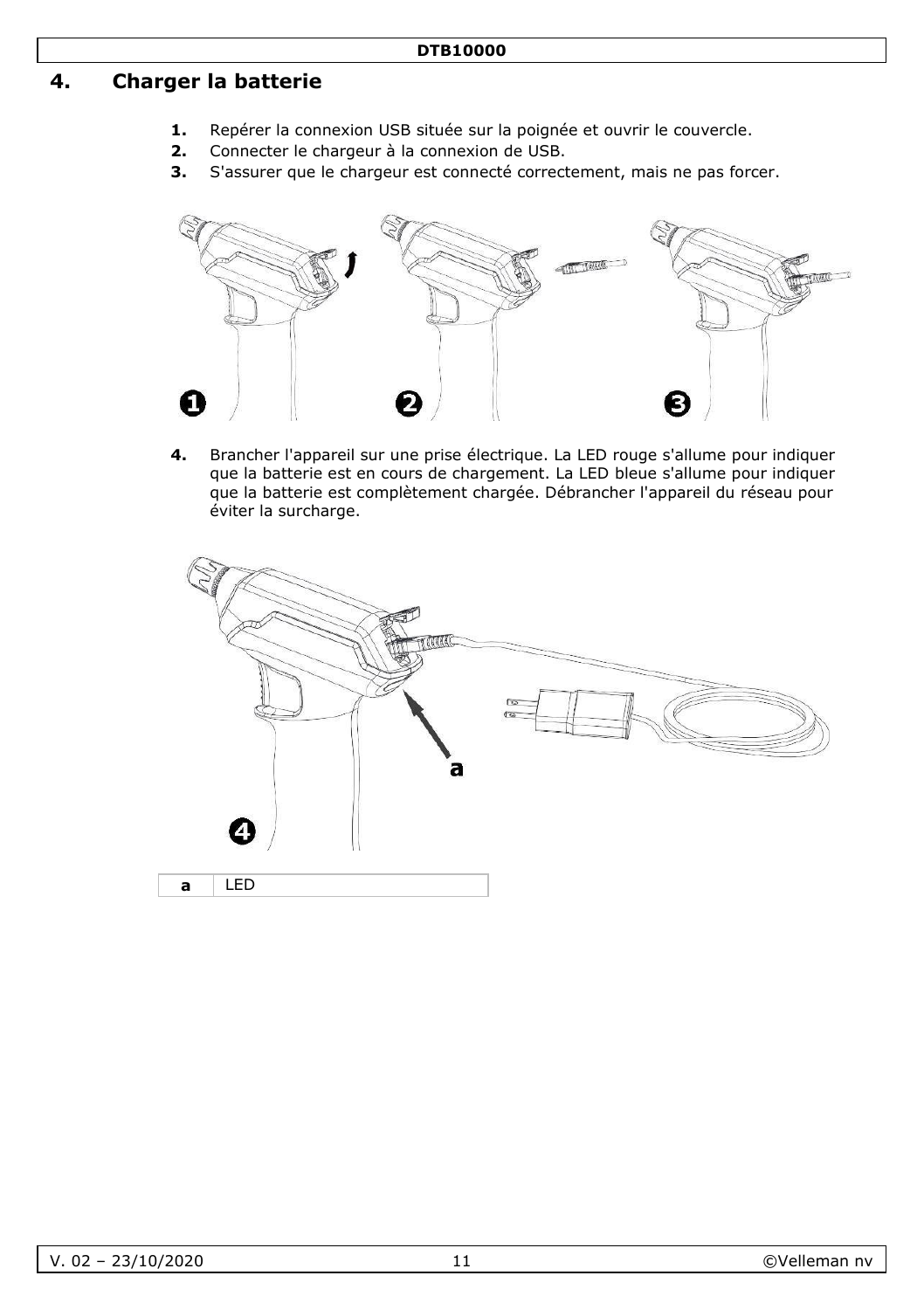# **5. Emploi**

- **1.** Dévisser la poignée du réservoir.
- **2.** Remplir le réservoir.
- **3.** Remonter la poignée sur le réservoir.
- **4.** Appuyer sur la gâchette pour pulvériser.
- **5.** Faire tourner la buse de pulvérisation vers la droite pour un jet étroit.
- **6.** Faire tourner la buse vers la gauche pour un jet de brume.



# **6. Problèmes et solutions**

| <b>Problème</b>                                                       | <b>Cause possible</b>                      | <b>Solution possible</b>                                                                        |
|-----------------------------------------------------------------------|--------------------------------------------|-------------------------------------------------------------------------------------------------|
|                                                                       | La batterie est faible en<br>puissance.    | Charger complètement la<br>batterie.                                                            |
| L'appareil ne fonctionne<br>pas après la mise sous<br>tension.        | Le bouton d'alimentation<br>est endommagé. | L'appareil est endommagé.<br>Éliminer conformément à<br>la réglementation locale en<br>vigueur. |
| L'appareil ne pulvérise pas<br>lorsque la gâchette est<br>enclenchée. | La buse est bouchée.                       | Retirer le filtre et nettoyer-<br>le.                                                           |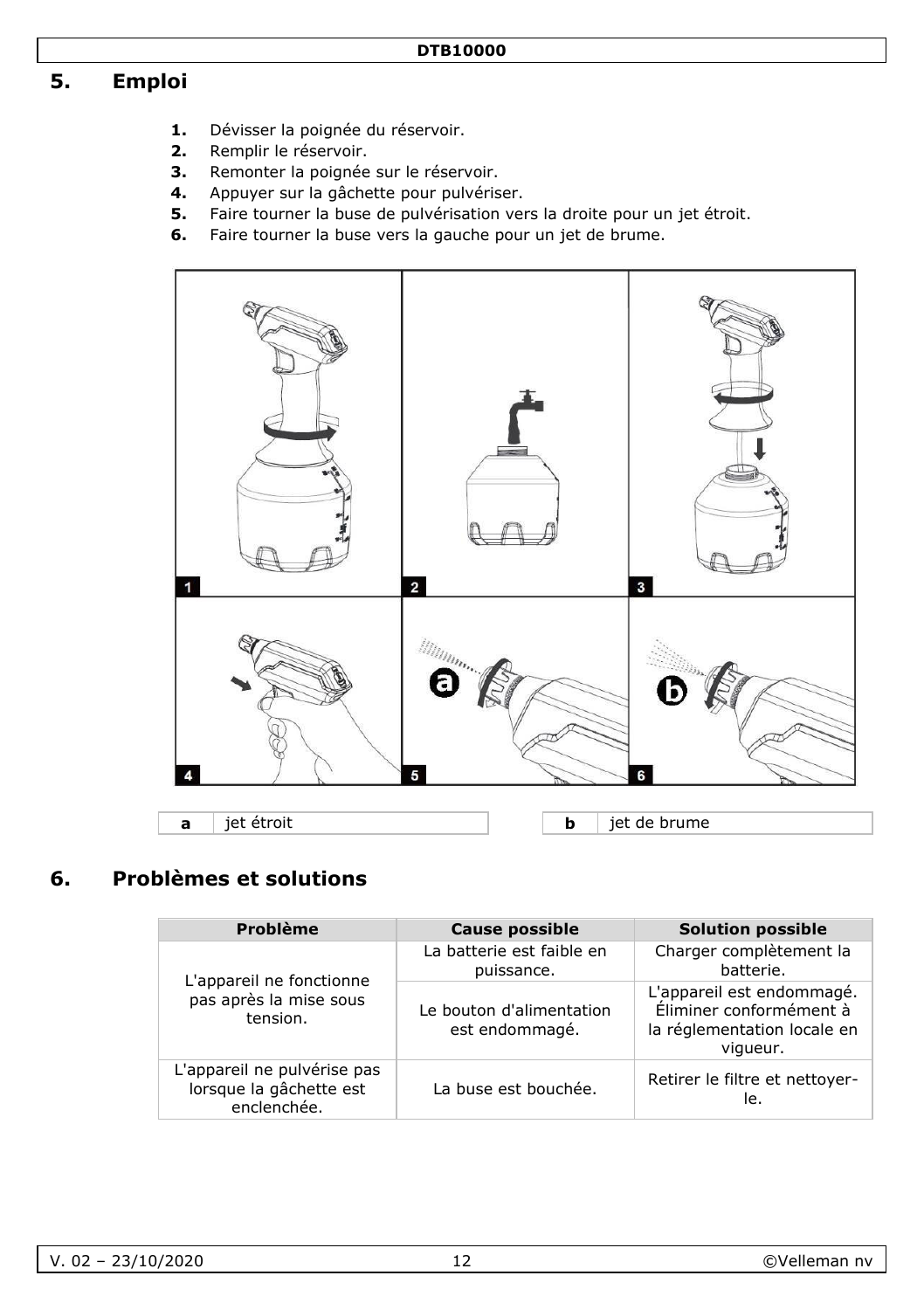# **7. Entretien**

#### **Nettoyage**

- Ne pas nettoyer l'appareil à proximité de flammes nues.
- Avant le nettoyage, vider le réservoir, dépressuriser, éteindre l'appareil et (si possible) retirer la batterie.
- Nettoyer le boîtier de l'appareil avec un chiffon doux imprégné d'un détergent doux. Ne jamais immerger l'appareil dans l'eau ou tout autre liquide. Ne jamais utiliser de solvants ou de détergents contenant du pétrole (essence, kérosène, huile), diluant, térébenthine, alcool ou ammoniaque.

#### **Entretien**

• Cet appareil ne peut pas être réparé et doit être mis au rebut conformément aux directives et réglementations en vigueur.

#### **Stockage**

- Vider le produit de pulvérisation du réservoir avant de ranger l'appareil.
- Ranger l'appareil et ses accessoires dans un endroit propre et sec.
- Veiller à ranger l'appareil dans un endroit sûr et hors de portée des personnes nonautorisées.

## **8. Spécifications techniques**

**N'employer cet appareil qu'avec des accessoires d'origine. Velleman SA ne peut, dans la mesure conforme au droit applicable être tenue responsable des dommages ou lésions (directs ou indirects) pouvant résulter de l'utilisation de cet appareil. Pour plus d'informations concernant cet article et la dernière version de ce mode d'emploi, consulter notre site www.velleman.eu. Les spécifications et le continu de ce mode d'emploi peuvent être modifiés sans notification préalable.** 

#### **© DROITS D'AUTEUR**

**Velleman SA est l'ayant droit des droits d'auteur de ce mode d'emploi. Tous droits mondiaux réservés.** Toute reproduction, traduction, copie ou diffusion, intégrale ou partielle, du contenu de ce mode d'emploi par quelque procédé ou sur tout support électronique que ce soit est interdite sans l'accord préalable écrit de l'ayant droit.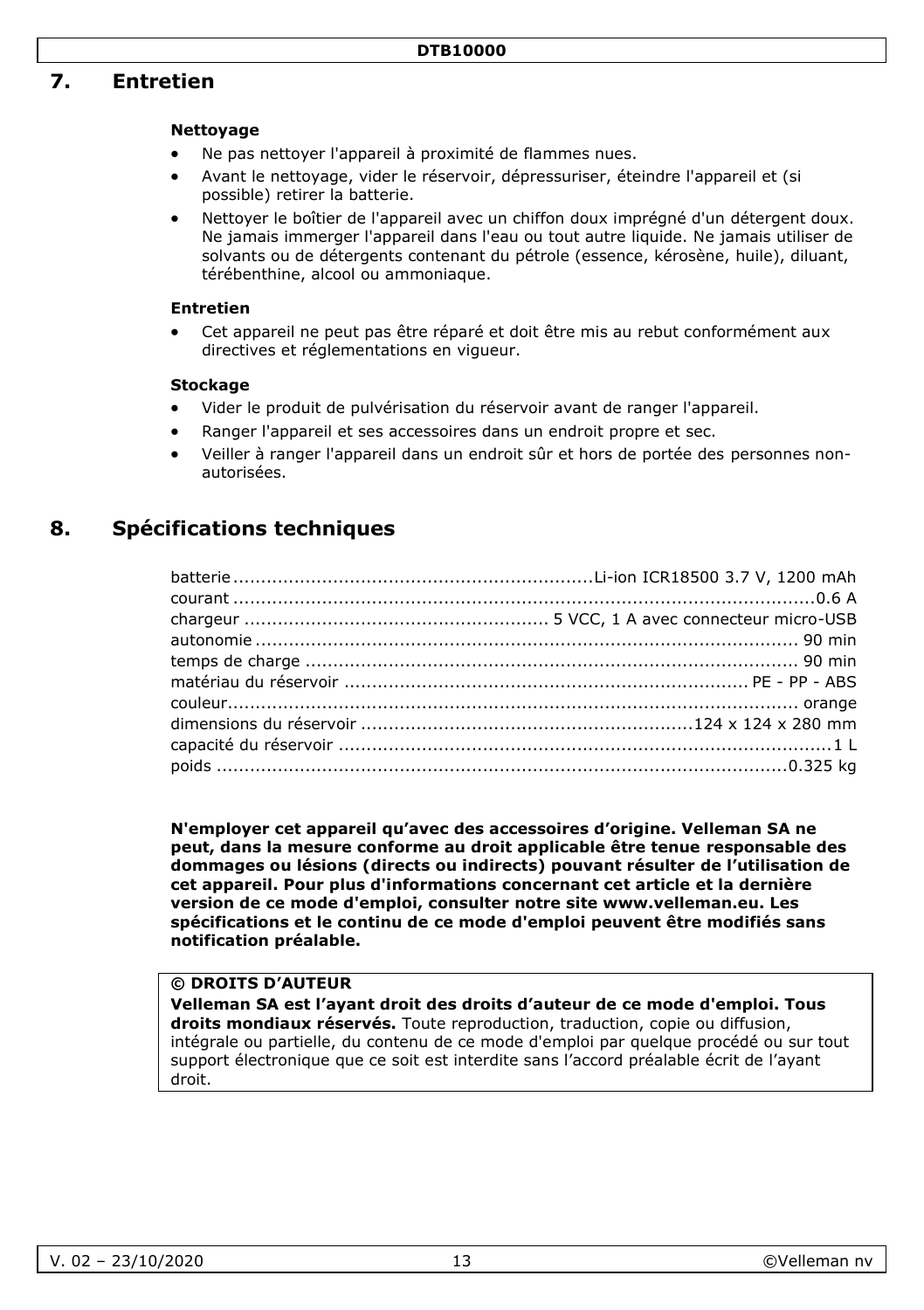# **MANUAL DEL USUARIO**

# <span id="page-13-0"></span>**1. Introducción**

#### **A los ciudadanos de la Unión Europea Importantes informaciones sobre el medio ambiente concerniente a este producto**

Este símbolo en este aparato o el embalaje indica que, si tira las muestras inservibles, podrían dañar el medio ambiente. No tire este aparato (ni las pilas, si las hubiera) en la basura doméstica; debe ir a una empresa especializada en reciclaje. Devuelva este aparato a su distribuidor o a la unidad de reciclaje local. Respete las leyes locales en relación con el medio ambiente.

**Si tiene dudas, contacte con las autoridades locales para residuos.** 

¡Gracias por elegir Toolland! Lea atentamente las instrucciones del manual antes de usar el aparato. Si ha sufrido algún daño en el transporte no lo instale y póngase en contacto con su distribuidor.

### **2. Instrucciones de seguridad**



Lea y comprenda este manual y todas las instrucciones de seguridad antes de usar el aparato.

- Este aparato no es apto para niños menores de 8 años ni para personas con capacidades físicas, sensoriales o mentales reducidas ni para personas con una falta de experiencia y conocimientos del producto, salvo si están bajo la vigilancia de una persona que pueda garantizar la seguridad. Asegúrese de que los niños no jueguen con este dispositivo. Nunca deje que los niños limpien o manipulen el aparato sin supervisión.
- Este aparato funciona con una batería recargable. Al final de su vida útil, respete las leyes locales en relación con el medio ambiente.

### **3. Normas generales**

- Véase la Garantía de servicio y calidad Velleman® al final de este manual del usuario.
- Por razones de seguridad, las modificaciones no autorizadas del aparato están prohibidas. Los daños causados por modificaciones no autorizadas, no están cubiertos por la garantía.
- Utilice sólo el aparato para las aplicaciones descritas en este manual. Su uso incorrecto anula la garantía completamente.
- Los daños causados por descuido de las instrucciones de seguridad de este manual invalidarán su garantía y su distribuidor no será responsable de ningún daño u otros problemas resultantes.
- Ni Velleman nv ni sus distribuidores serán responsables de los daños extraordinarios, ocasionales o indirectos, sea cual sea la índole (financiera, física, etc.), causados por la posesión, el uso o el fallo de este producto.
- Guarde este manual del usuario para cuando necesite consultarlo.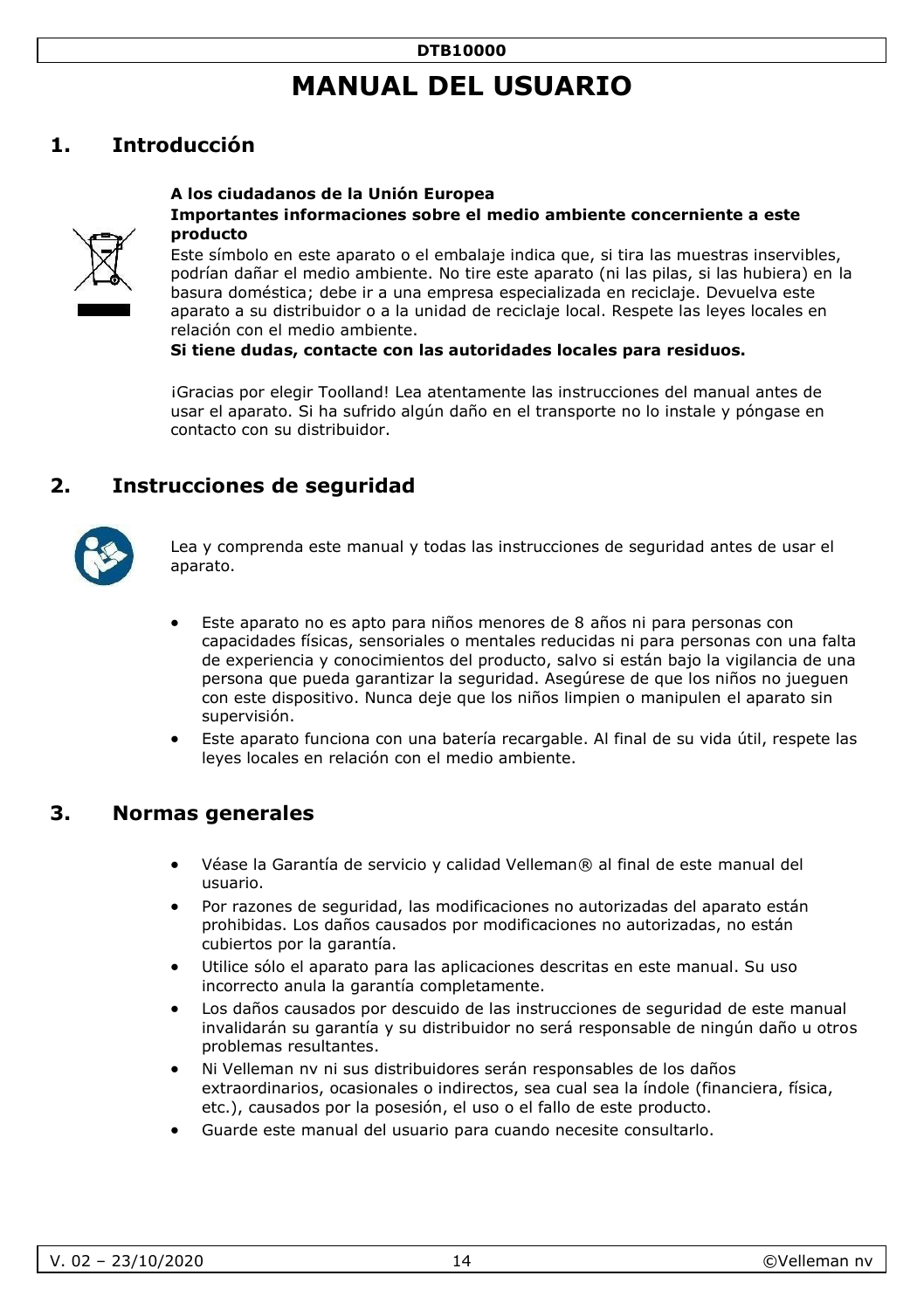# **4. Cargar la batería**

- **1.** La conexión de carga está en el mango. Abra la tapa.
- **2.** Introduzca el conector del cargador en la conexión de carga.
- **3.** Asegúrese de introducir el conector de manera correcta. No lo fuerce.



**4.** Enchufe el aparato. El LED rojo se iluminará para indicar que la batería se está cargando. El LED azul se apagará para indicar que la batería está cargada completamente. Desenchufe el aparato para evitar una sobrecarga.

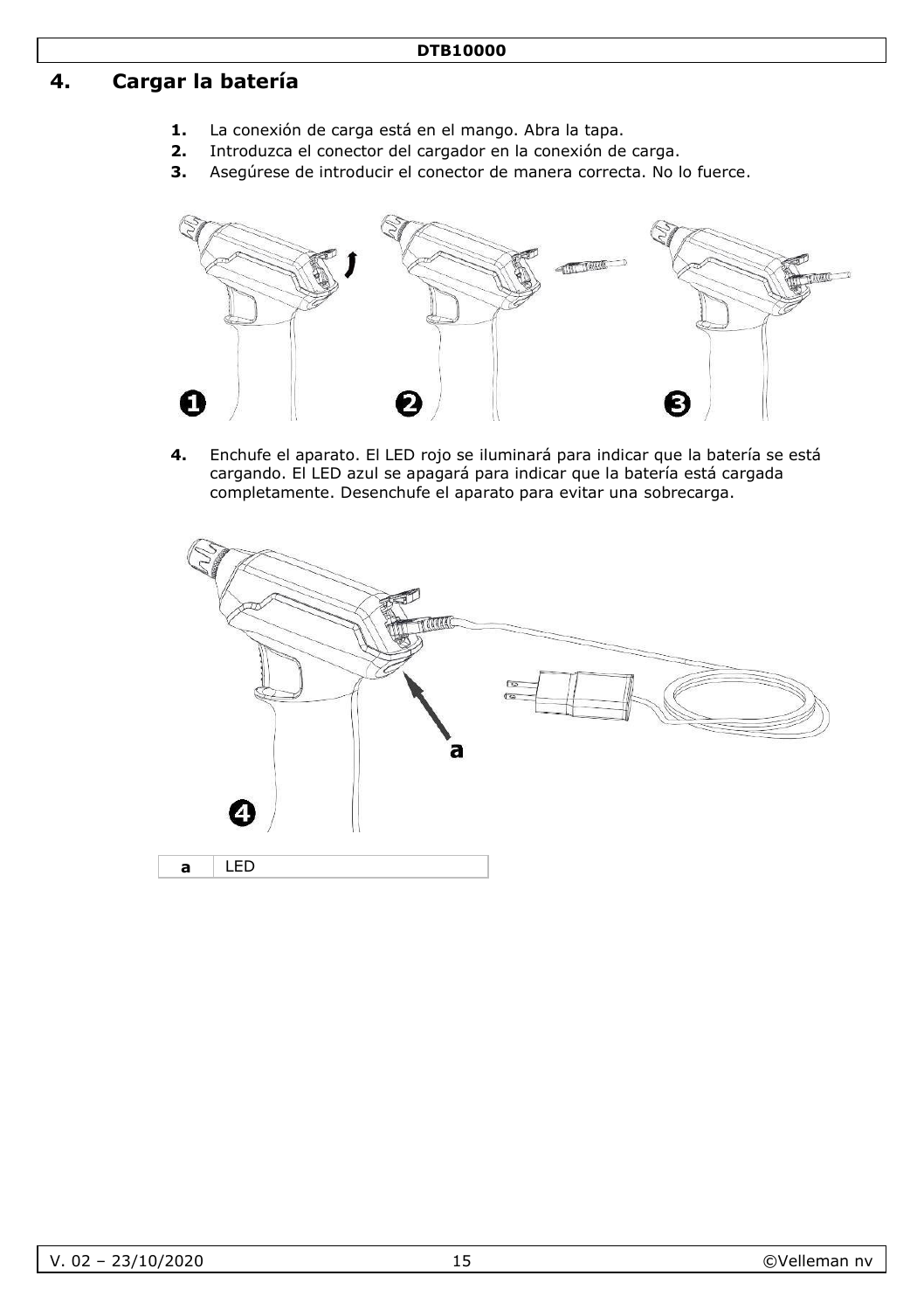# **5. Funcionamiento**

- **1.** Abra el depósito.
- **2.** Introduzca el líquido en el depósito.
- **3.** Cierre el depósito.
- **4.** Apriete el gatillo para iniciar la pulverización.
- **5.** Gire la boquilla hacia la derecha para un chorro estrecho.
- **6.** Gire la boquilla hacia la izquierda para un chorro amplio.



# **6. Solución de problemas**

| Problema                                          | Causa posible                                          | Solución posible                                                            |
|---------------------------------------------------|--------------------------------------------------------|-----------------------------------------------------------------------------|
| El aparato no empieza a                           | La batería está agotada.                               | Carque la batería<br>completamente.                                         |
| pulverizar después del<br>encendido.              | El interruptor de<br>encendido/apagado está<br>dañado. | El aparato está dañado.<br>Elimine el producto según<br>las reglas locales. |
| El aparato no pulveriza al<br>apretar el gatillo. | El filtro está bloqueado.                              | Saque el filtro y límpielo.                                                 |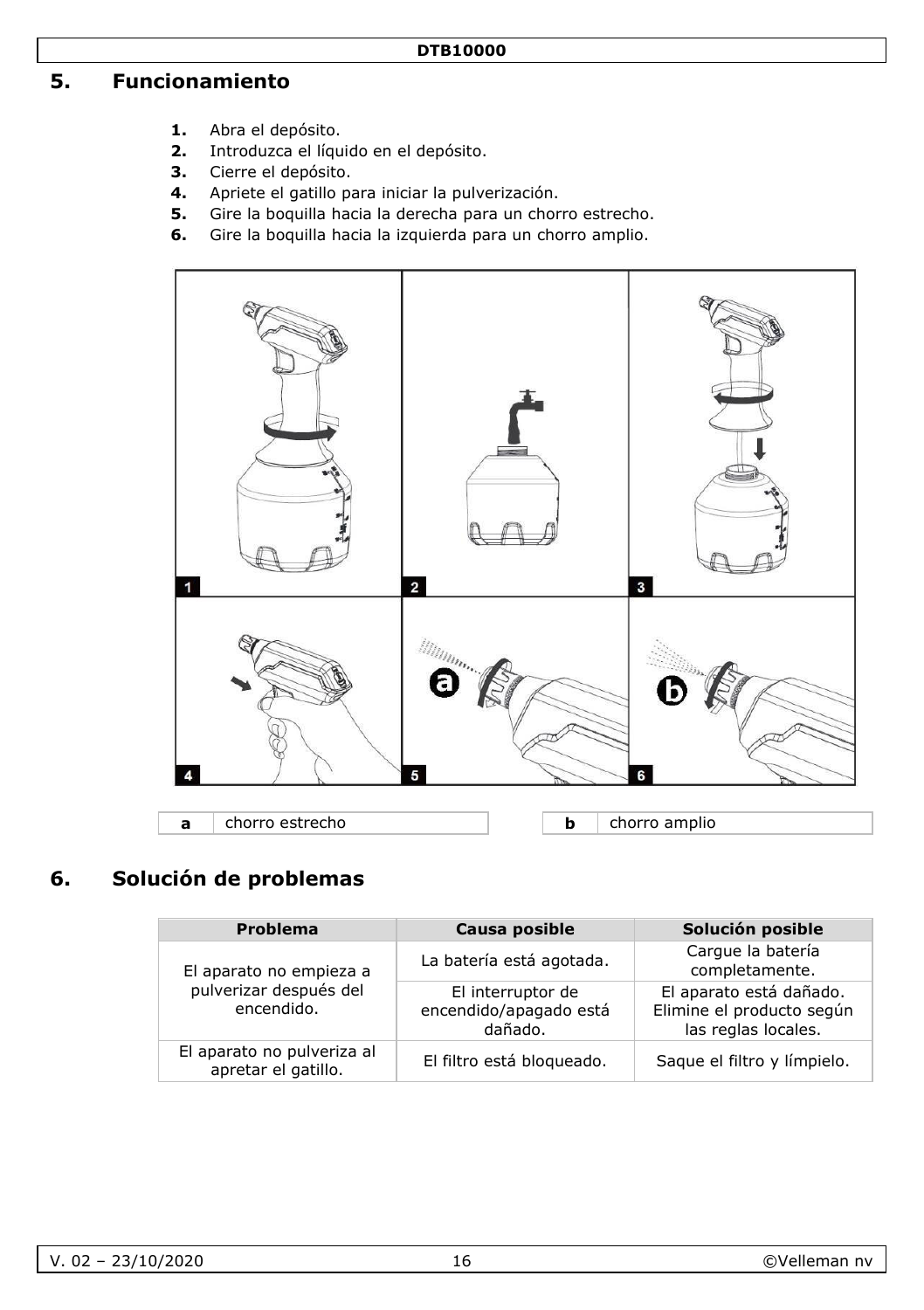# **7. Cuidado y mantenimiento**

#### **Limpieza**

- No limpie el aparato en la presencia de llamas abiertas.
- Antes de limpiar el aparato, saque cualquier líquido del depósito, despresurice, apague el aparato, y, si fuera necesario, quite la batería.
- Limpie todas las superficies exteriores de la unidad con un paño suave con agua y jabón. No sumerja ninguna parte de la unidad en agua o cualquier otro líquido. No utilice disolventes o productos de limpieza que contienen petróleo (gas, queroseno, aceite), disolvente de pintura, aguarrás, alcohol o amoníaco.

#### **Mantenimiento**

• Este aparato no se puede reparar. Elimínelo según las reglas locales cuando esté dañado.

#### **Almacenamiento**

- Quite el líquido del depósito antes de almacenar el aparato.
- Almacene el aparato y los accesorios en un lugar limpio y seco.
- Almacena el aparato en un lugar seguro fuera del alcance de personas no autorizadas.

# **8. Especificaciones**

**Utilice este aparato sólo con los accesorios originales. Velleman NV no será responsable de daños ni lesiones causados por un uso (indebido) de este aparato. Para más información sobre este producto y la versión más reciente de este manual del usuario, visite nuestra página www.velleman.eu. Se pueden modificar las especificaciones y el contenido de este manual sin previo aviso.** 

#### **© DERECHOS DE AUTOR**

**Velleman NV dispone de los derechos de autor para este manual del usuario. Todos los derechos mundiales reservados.** Está estrictamente prohibido reproducir, traducir, copiar, editar y guardar este manual del usuario o partes de ello sin el consentimiento previo por escrito del propietario del copyright.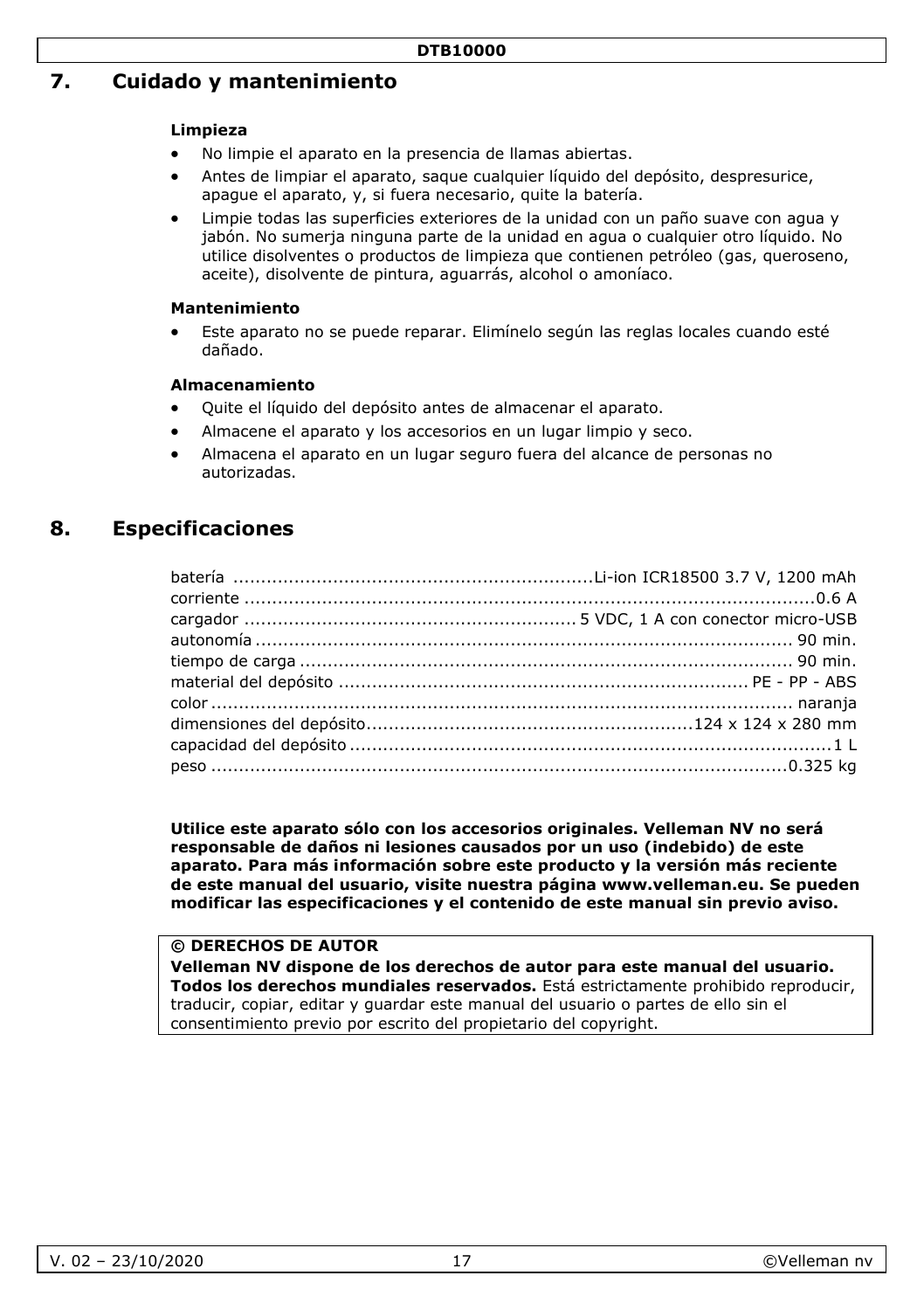# **BEDIENUNGSANLEITUNG**

# <span id="page-17-0"></span>**1. Einführung**

#### **An alle Einwohner der Europäischen Union Wichtige Umweltinformationen über dieses Produkt**



Dieses Symbol auf dem Produkt oder der Verpackung zeigt an, dass die Entsorgung dieses Produktes nach seinem Lebenszyklus der Umwelt Schaden zufügen kann. Entsorgen Sie die Einheit (oder verwendeten Batterien) nicht als unsortierter Hausmüll; die Einheit oder die verwendeten Batterien müssen von einer spezialisierten Firma zwecks Recycling entsorgt werden. Diese Einheit muss an den Händler oder ein örtliches Recycling-Unternehmen retourniert werden. Respektieren Sie die örtlichen Umweltvorschriften.

#### **Falls Zweifel bestehen, wenden Sie sich für Entsorgungsrichtlinien an Ihre örtliche Behörde.**

Vielen Dank, dass Sie sich für Toolland entschieden haben! Lesen Sie diese Bedienungsanleitung vor Inbetriebnahme sorgfältig durch. Überprüfen Sie, ob Transportschäden vorliegen. Sollte dies der Fall sein, verwenden Sie das Gerät nicht und wenden Sie sich an Ihren Händler.

# **2. Sicherheitshinweise**



Lesen und begreifen Sie diese Bedienungsanleitung und die Sicherheitshinweise vor Inbetriebnahme.

- Dieses Gerät kann von Kindern ab 8 Jahren und darüber sowie von Personen mit verringerten physischen, sensorischen oder mentalen Fähigkeiten oder Mangel an Erfahrung und Wissen benutzt werden, wenn sie beaufsichtigt oder bezüglich des sicheren Gebrauchs des Gerätes unterwiesen wurden und die daraus resultierenden Gefahren verstehen. Kinder sollten nicht mit dem Gerät spielen. Beachten Sie, dass Kinder das Gerät nicht reinigen oder bedienen.
- Dieses Gerät ist mit einer internen wieder aufladbaren Batterie ausgestattet. Entsorgen Sie das Produkt am Ende seiner Lebensdauer gemäß den geltenden gesetzlichen Bestimmungen.

### **3. Allgemeine Richtlinien**

- Siehe Velleman® Service- und Qualitätsgarantie am Ende dieser Bedienungsanleitung.
- Eigenmächtige Veränderungen sind aus Sicherheitsgründen verboten. Bei Schäden verursacht durch eigenmächtige Änderungen erlischt der Garantieanspruch.
- Verwenden Sie das Gerät nur für Anwendungen beschrieben in dieser Bedienungsanleitung. Bei falscher Anwendung dieses Gerätes erlischt der Garantieanspruch.
- Bei Schäden, die durch Nichtbeachtung der Bedienungsanleitung verursacht werden, erlischt der Garantieanspruch. Für daraus resultierende Folgeschäden übernimmt der Hersteller keine Haftung.
- Weder Velleman nv noch die Händler können für außergewöhnliche, zufällige oder indirekte Schäden irgendwelcher Art (finanziell, physisch, usw.), die durch Besitz, Gebrauch oder Defekt verursacht werden, haftbar gemacht werden.
- Bewahren Sie diese Bedienungsanleitung für künftige Einsichtnahme auf.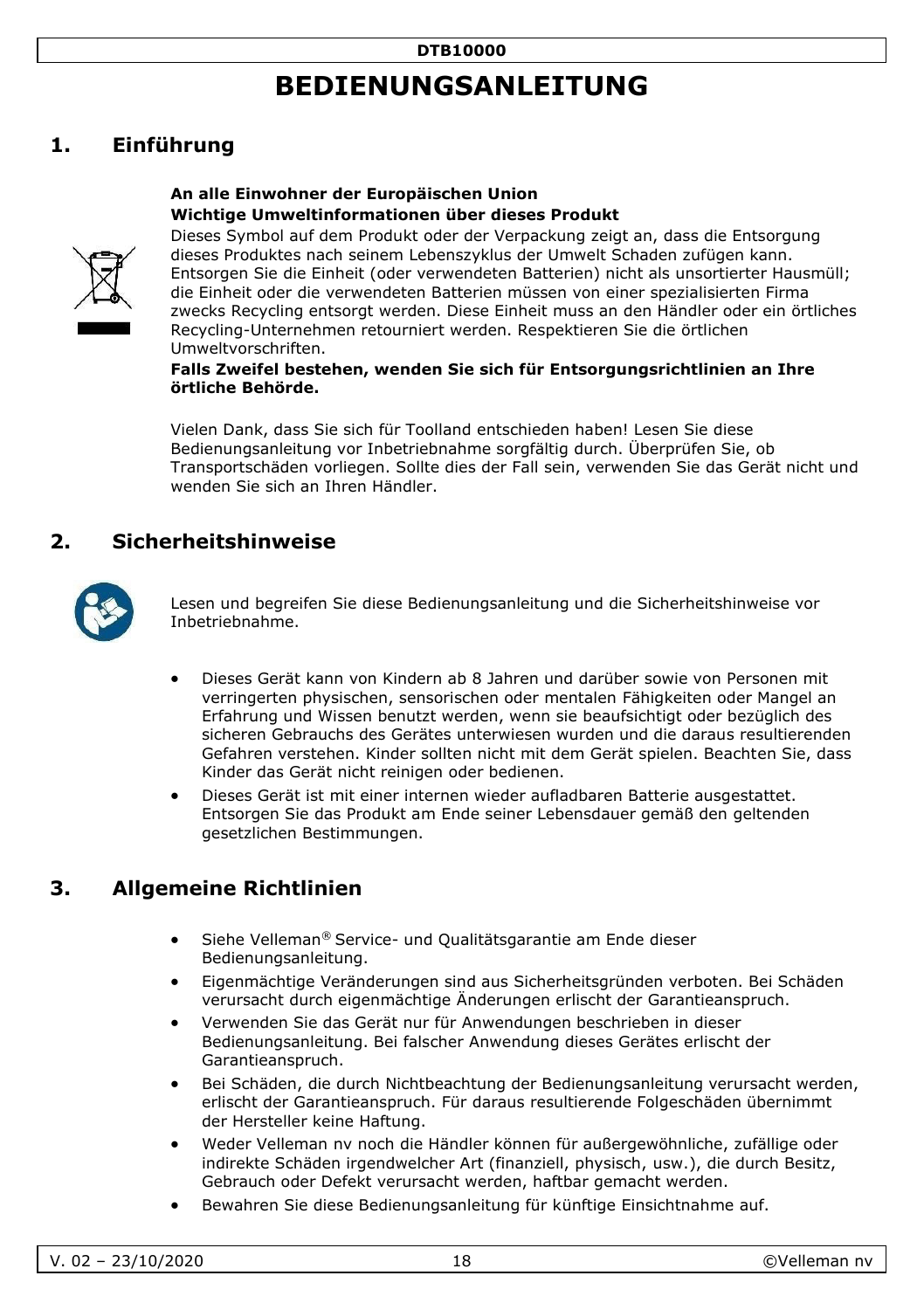## **4. Den Akku laden.**

- **1.** Die Ladebuchse befindet sich auf dem Griff. Öffnen Sie die Abdeckung.
- **2.** Stecken Sie den Stecker des Ladegerätes in die Ladebuchse.
- **3.** Stellen Sie sicher, dass Sie ihn korrekt anschließen. Forcieren Sie nicht!



**4.** Schließen Sie das Ladegerät an eine Steckdose an. Die LED leuchtet rot, wenn der Ladevorgang im Gange ist. Die LED leuchtet blau, wenn der Akku vollständig geladen ist. Trennen Sie das Ladegerät vom Netz, um ein Überladen zu vermeiden.

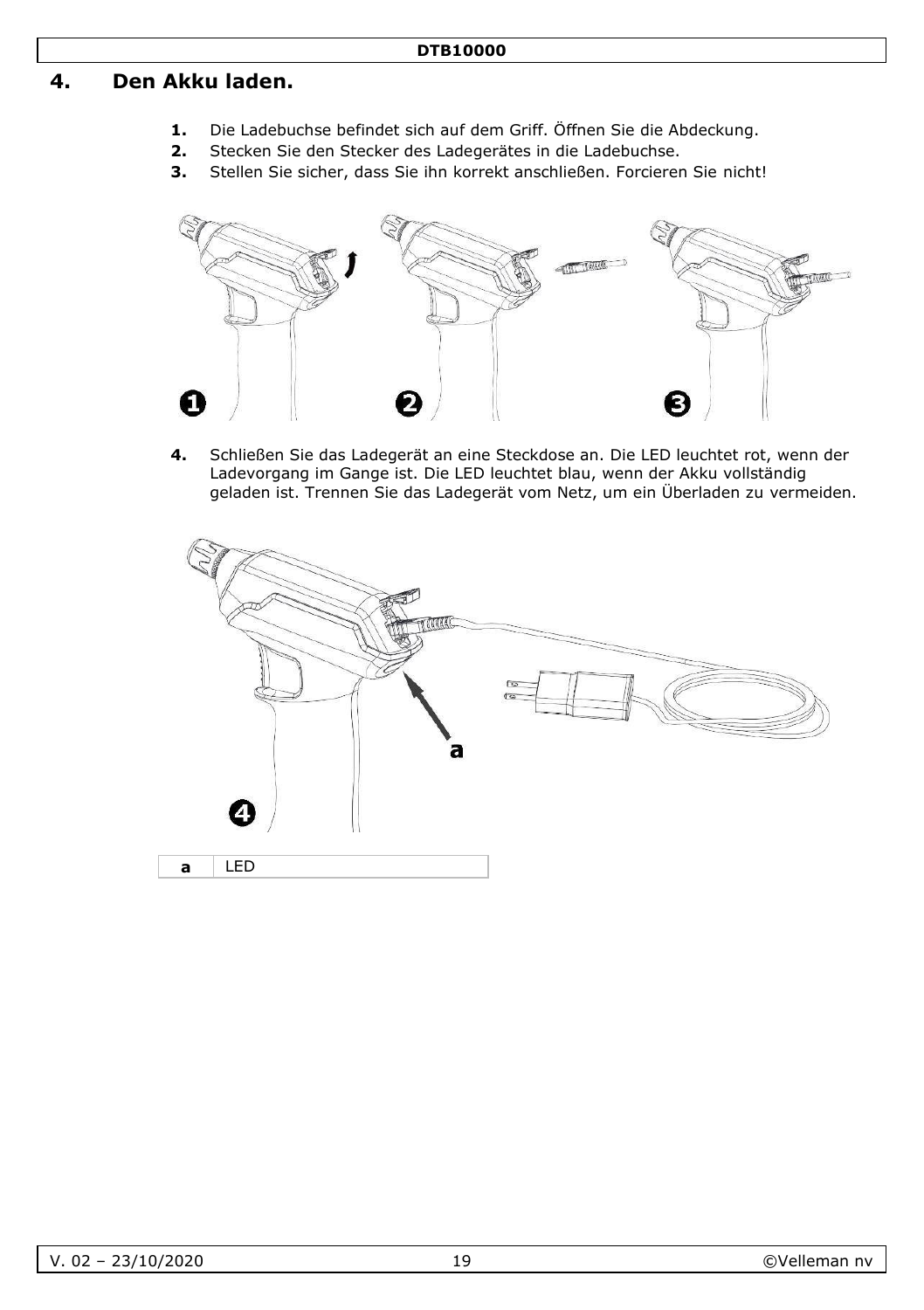# **5. Anwendung**

- **1.** Öffnen Sie den Tank.
- **2.** Gießen Sie die Flüssigkeit in den Tank.
- **3.** Verschließen Sie den Tank.
- **4.** Drücken Sie den Hebel, um zu sprühen.
- **5.** Drehen Sie die Düse nach rechts für ein strahliges Sprühen.
- **6.** Drehen Sie die Düse nach links für ein nebliges Sprühen.



# **6. Problemlösung**

| <b>Problem</b>                                                  | Mögliche Ursache                        | Mögliche Lösung                                                                                         |
|-----------------------------------------------------------------|-----------------------------------------|---------------------------------------------------------------------------------------------------------|
|                                                                 | Der Akku ist leer.                      | Laden Sie den Akku.                                                                                     |
| Das Gerät fängt nach<br>Einschaltung nicht an zu<br>sprühen.    | Der EIN/AUS-Schalter ist<br>beschädigt. | Das Gerät ist beschädigt.<br>Entsorgen Sie das Gerät<br>unter Beachtung der<br>jeweiligen Gesetzgebung. |
| Das Gerät funktioniert<br>nicht, wenn Sie den Hebel<br>drucken. | Das Filter ist blockiert.               | Entfernen Sie das Filter<br>und reinigen Sie es.                                                        |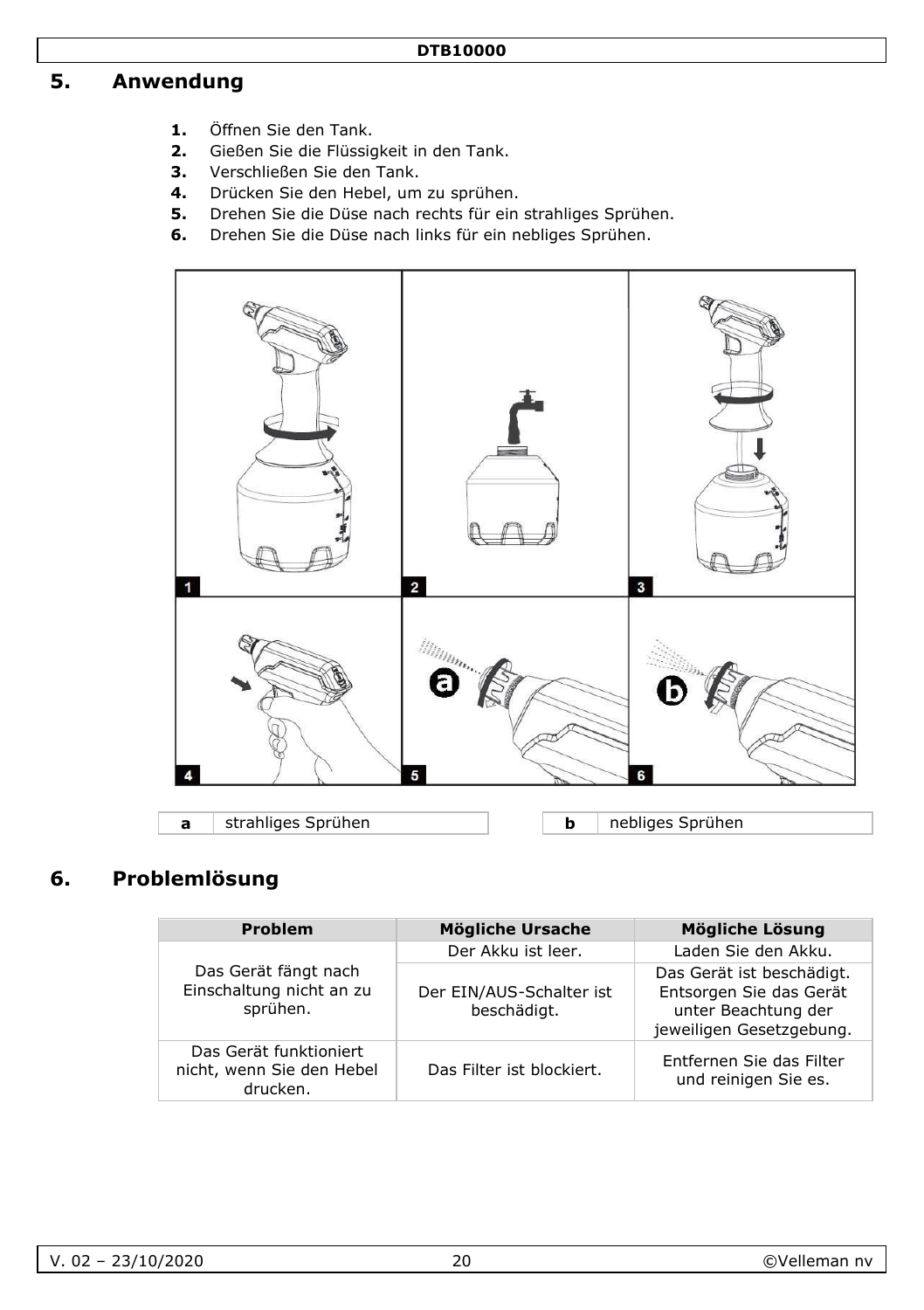## **7. Pflege und Wartung**

#### **Reinigung**

- Reinigen Sie das Gerät nicht in der Nähe von offenen Flammen.
- Entleeren Sie vor der Reinigung den Behälter, lassen Sie Druck ab, schalten Sie das Gerät aus, und entfernen Sie, wenn möglich, den Akku.
- Reinigen Sie die Außenseite des Gerätes mit einem leicht mit Wasser und Seife angefeuchteten, sanften Tuch mit ein bisschen Seife und Wasser. Tauchen Sie das Gerät niemals in Wasser oder eine andere Flüssigkeit ein. Verwenden Sie niemals Lösungs- oder Reinigungsmittel, die Petroleum (Benzin, Kerosin, Öl), Verdünner, Terpentin, Alkohol oder Ammoniak enthalten.

#### **Wartung**

• Das Gerät kann nicht repariert werden. Entsorgen Sie es nach Ablauf der Betriebsfähigkeit ordnungsgemäß entsprechend den örtlichen Bestimmungen .

#### **Lagerung**

- Entfernen Sie alle Fluid vor der Lagerung aus dem Tank.
- Bewahren Sie das Gerät immer an einem trockenen und sauberen Ort auf.
- Bewahren Sie das Gerät an einem sicheren Ort außerhalb der Reichweite von Unbefugten auf.

### **8. Technische Daten**

**Verwenden Sie dieses Gerät nur mit originellen Zubehörteilen. Velleman NV übernimmt keine Haftung für Schaden oder Verletzungen bei (falscher) Anwendung dieses Gerätes. Mehr Informationen zu diesem Produkt und die neueste Version dieser Bedienungsanleitung finden Sie hier: www.velleman.eu. Alle Änderungen ohne vorherige Ankündigung vorbehalten.** 

#### **© URHEBERRECHT**

**Velleman NV besitzt das Urheberrecht für diese Bedienungsanleitung. Alle weltweiten Rechte vorbehalten.** Ohne vorherige schriftliche Genehmigung des Urhebers ist es nicht gestattet, diese Bedienungsanleitung ganz oder in Teilen zu reproduzieren, zu kopieren, zu übersetzen, zu bearbeiten oder zu speichern.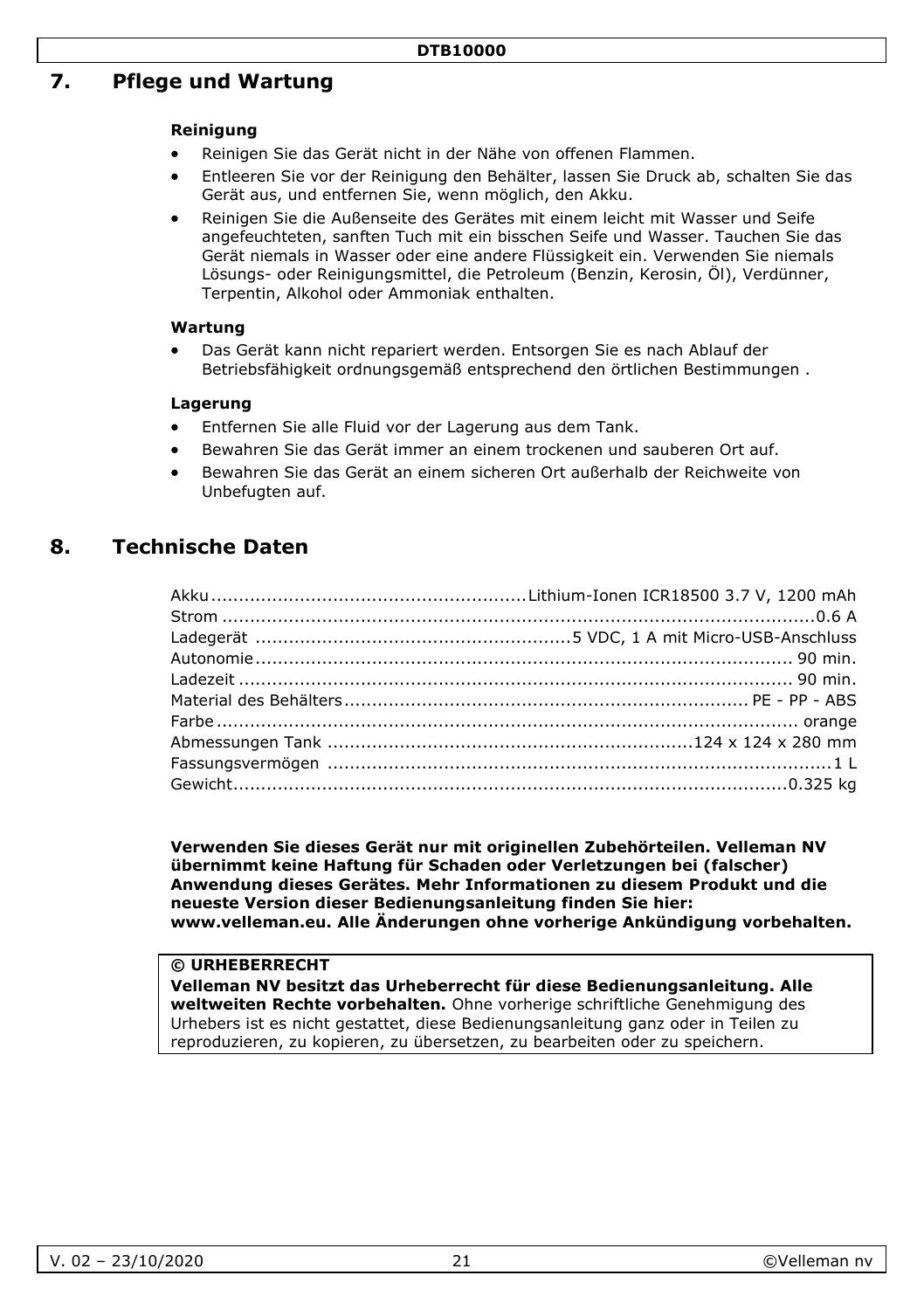# **INSTRUKCJA OBSŁUGI**

# <span id="page-21-0"></span>**1. Wstęp**

#### **Dotyczy mieszkańców Unii Europejskiej. Ważne informacje dotyczące środowiska.**



Niniejszy symbol umieszczony na urządzeniu bądź opakowaniu wskazuje, że utylizacja produktu może być szkodliwa dla środowiska. Nie należy wyrzucać urządzenia (lub baterii) do zbiorczego pojemnika na odpady komunalne, należy je przekazać specjalistycznej firmie zajmującej się recyklingiem. Niniejsze urządzenie należy zwrócić dystrybutorowi lub lokalnej firmie świadczącej usługi recyklingu. Przestrzegać lokalnych zasad dotyczących środowiska

#### **W razie wątpliwości należy skontaktować się z lokalnym organem odpowiedzialnym za utylizację odpadów.**

Dziękujemy za wybór produktu Toolland! Prosimy o dokładne zapoznanie się z instrukcją obsługi przed użyciem urządzenia. Nie montować ani nie używać urządzenia, jeśli zostało uszkodzone podczas transportu - należy skontaktować się ze sprzedawcą.

# **2. Wskazówki bezpieczeństwa**



Przed zastosowaniem urządzenia należy zapoznać się z niniejszą instrukcją oraz symbolami bezpieczeństwa.

- Z niniejszego urządzenia mogą korzystać dzieci powyżej 8 roku życia i osoby o ograniczonych zdolnościach fizycznych, zmysłowych bądź umysłowych, jak również osoby nieposiadające doświadczenia lub znajomości urządzenia, jeśli znajdują się one pod nadzorem innych osób lub jeśli zostały pouczone na temat bezpiecznego sposobu użycia urządzenia oraz zdają sobie sprawę ze związanych z nim zagrożeń. Dzieci nie mogą używać urządzenia do zabawy. Prace związane z czyszczeniem i konserwacją nie mogą być wykonywane przez dzieci pozostawione bez nadzoru.
- Niniejsze urządzenie posiada wewnętrzny akumulator. Urządzenie po upływie okresu użytkowania należy usunąć zgodnie z lokalnymi przepisami.

# **3. Informacje ogólne**

- Proszę zapoznać się z informacjami w części Usługi i gwarancja jakości Velleman® na końcu niniejszej instrukcji.
- Wprowadzanie zmian w urządzeniu jest zabronione ze względów bezpieczeństwa. Uszkodzenia spowodowane zmianami wprowadzonymi przez użytkownika nie podlegają gwarancji.
- Stosować urządzenie wyłącznie zgodnie z przeznaczeniem. Używanie urządzenia w niedozwolony sposób spowoduje unieważnienie gwarancji.
- Gwarancja nie obejmuje uszkodzeń spowodowanych nieprzestrzeganiem niniejszej instrukcji, a sprzedawca nie ponosi odpowiedzialności za wynikłe uszkodzenia lub problemy.
- Firma Velleman ani jej dystrybutorzy nie ponoszą odpowiedzialności za jakiekolwiek szkody (nadzwyczajne, przypadkowe lub pośrednie) dowolnej natury (finansowe, fizyczne…), wynikające z posiadania, użytkowania lub awarii niniejszego produktu.
- Zachować niniejszą instrukcję na przyszłość.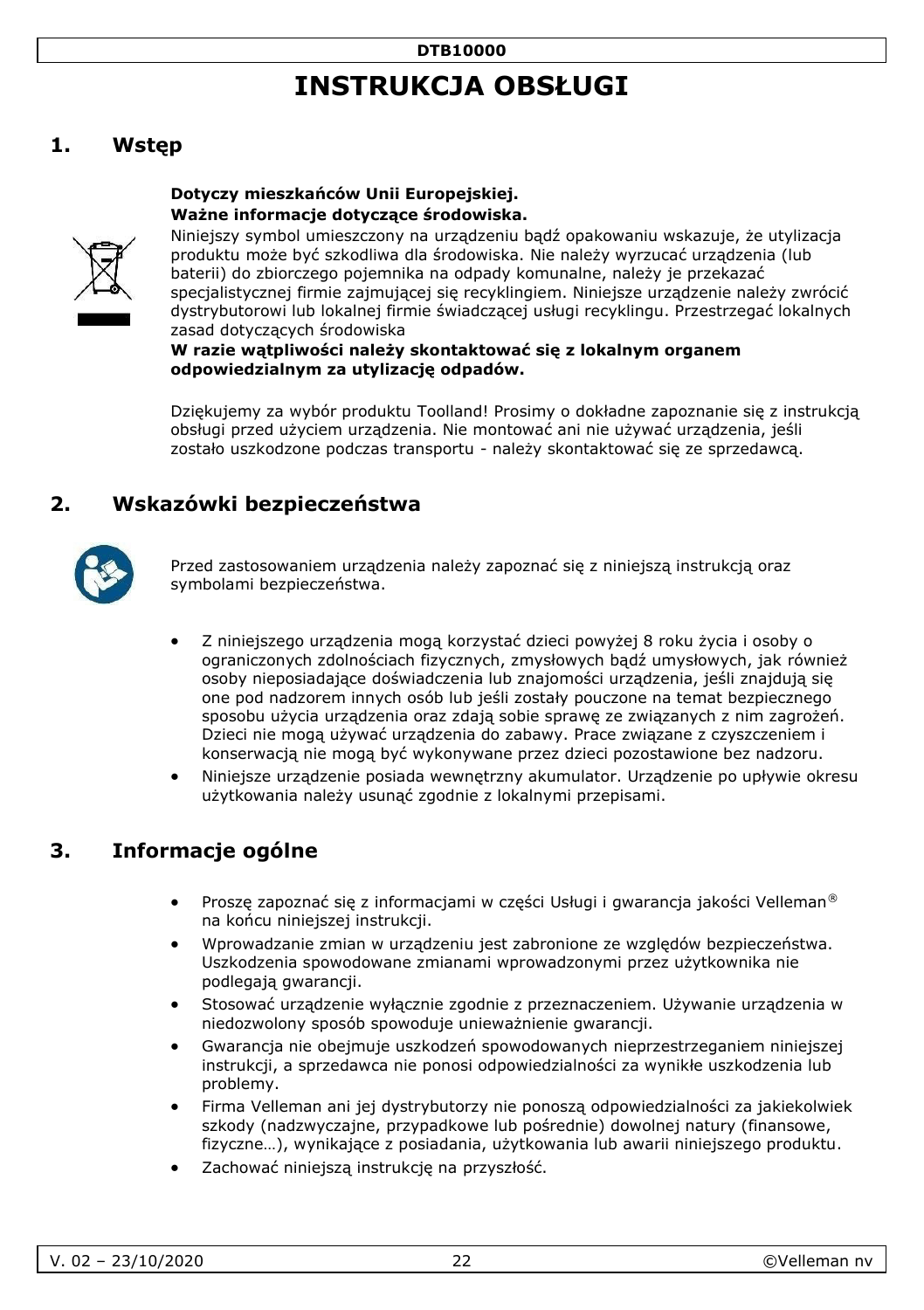## **4. Ładowanie akumulatora**

- 1. Zlokalizować złącze ładowania na uchwycie i otworzyć pokrywę.<br>2. Podłaczyć ładowarke do złacza ładowania.
- **2.** Podłączyć ładowarkę do złącza ładowania.
- **3.** Upewnić się, że wtyczka ładowarki jest właściwie podłączona i włożona (nie stosować przy tym siły).



**4.** Podłączyć ładowarkę do sieci elektrycznej. Czerwona dioda LED wskazuje, że akumulator jest w trakcie ładowania. Gdy dioda LED świeci się na niebieski, akumulator jest w pełni naładowany. Odłączyć akumulator od sieci, aby uniknąć przeładowania.

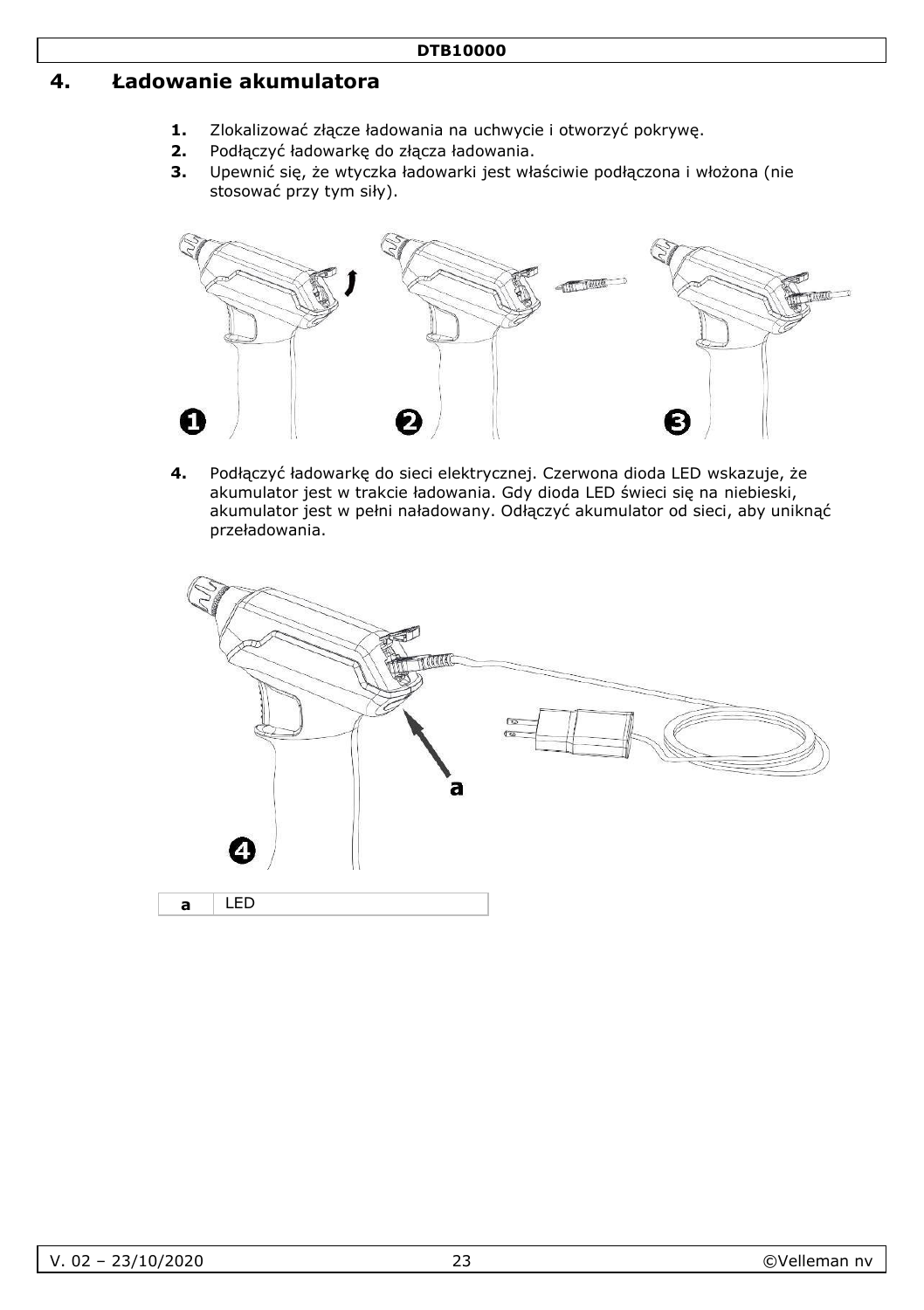# **5. Obsługa**

- 1. Zdjąć górną część.<br>2. Napełnić zbiornik p
- **2.** Napełnić zbiornik płynem.
- **3.** Założyć górną część.
- **4.** Nacisnąć spust, aby uwolnić strumień rozpylonej cieczy.
- **5.** Obrócić dyszę rozpylającą w prawo, aby zmniejszyć strumień.
- **6.** Obrócić dyszę rozpylającą w lewo, aby zwiększyć (rozszerzyć) strumień.



# **6. Wykrywanie i usuwanie usterek**

| Usterka                                                    | Możliwa przyczyna               | Możliwe rozwiązanie                                                                     |
|------------------------------------------------------------|---------------------------------|-----------------------------------------------------------------------------------------|
|                                                            | Akumulator jest<br>rozładowany. | Całkowicie naładować<br>akumulator.                                                     |
| Urządzenie nie uruchamia<br>sie po właczeniu.              | Włącznik jest uszkodzony.       | Urządzenie jest<br>uszkodzone. Należy<br>zutylizować zgodnie z<br>lokalnymi przepisami. |
| Urządzenie nie rozpyla<br>cieczy po naciśnięciu<br>spustu. | Filtr jest zatkany.             | Wyjąć i oczyścić filtr.                                                                 |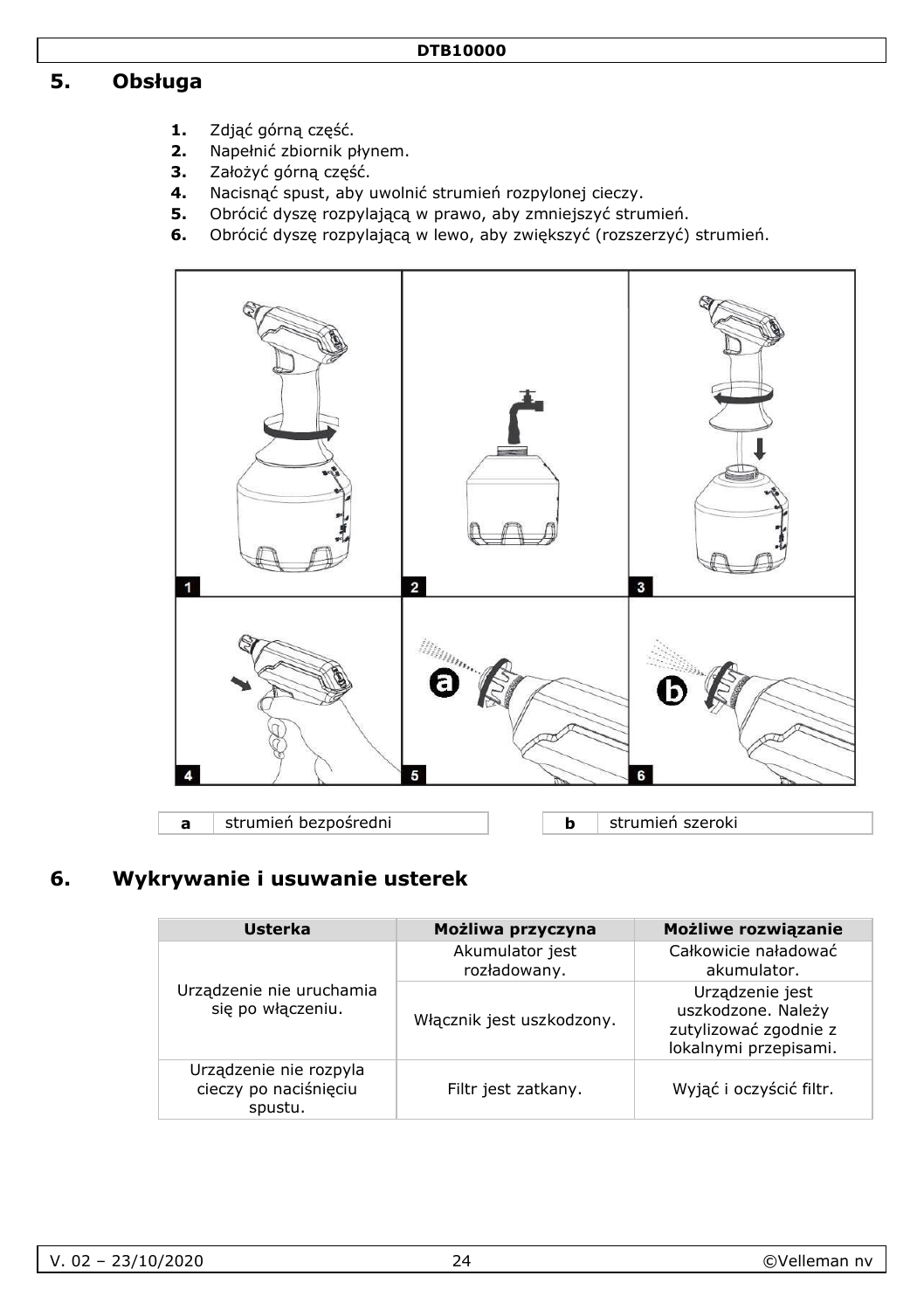### **7. Utrzymanie i konserwacja**

#### **Czyszczenie**

- Nie należy czyścić urządzenia w obecności otwartego ognia.
- Przed przystąpieniem do czyszczenia należy usunąć rozpylany środek ze zbiornika, zredukować ciśnienie, wyłączyć urządzenie i wyjąć akumulator (o ile jest to możliwe).
- Przetrzeć powierzchnie zewnętrzne urządzenia miękką szmatką zwilżoną mydłem i roztworem wodnym. Nie zanurzać urządzenia w wodzie ani innej cieczy. Nigdy nie używać rozpuszczalników ani środków czyszczących na bazie ropy naftowej (benzyna, nafta, olej), rozcieńczalnika do farb, terpentyny, alkoholu lub amoniaku.

#### **Konserwacja**

• To urządzenie nie podlega naprawie. W razie uszkodzenia powinno być złomowane zgodnie z lokalnymi przepisami dotyczącymi ochrony środowiska.

#### **Przechowywanie**

- Przed schowaniem urządzenia należy usunąć ze zbiornika wszelkie pozostałości rozpylanego środka.
- Urządzenie i dołączone akcesoria przechowywać w czystym i suchym pomieszczeniu.
- Upewnić się, że urządzenie jest przechowywane w bezpiecznym miejscu, bez dostępu osób nieupoważnionych.

### **8. Specyfikacja techniczna**

**Należy używać wyłącznie oryginalnych akcesoriów. Firma Velleman nv nie ponosi odpowiedzialności za uszkodzenia lub urazy wynikające z (niewłaściwego) korzystania z niniejszego urządzenia. Aby uzyskać więcej informacji dotyczących produktu oraz najnowszą wersję niniejszej instrukcji, należy odwiedzić naszą stronę internetową www.velleman.eu. Informacje zawarte w niniejszej instrukcji obsługi mogą ulec zmianie bez wcześniejszego powiadomienia.** 

#### **© INFORMACJA O PRAWACH AUTORSKICH**

**Właścicielem praw autorskich do niniejszej instrukcji jest firma Velleman nv. Wszelkie prawa są zastrzeżone na całym świecie.** Żadna część niniejszej instrukcji nie może być kopiowana, powielana, tłumaczona ani przenoszona na jakikolwiek nośnik elektroniczny (lub w inny sposób) bez wcześniejszej pisemnej zgody właściciela praw autorskich.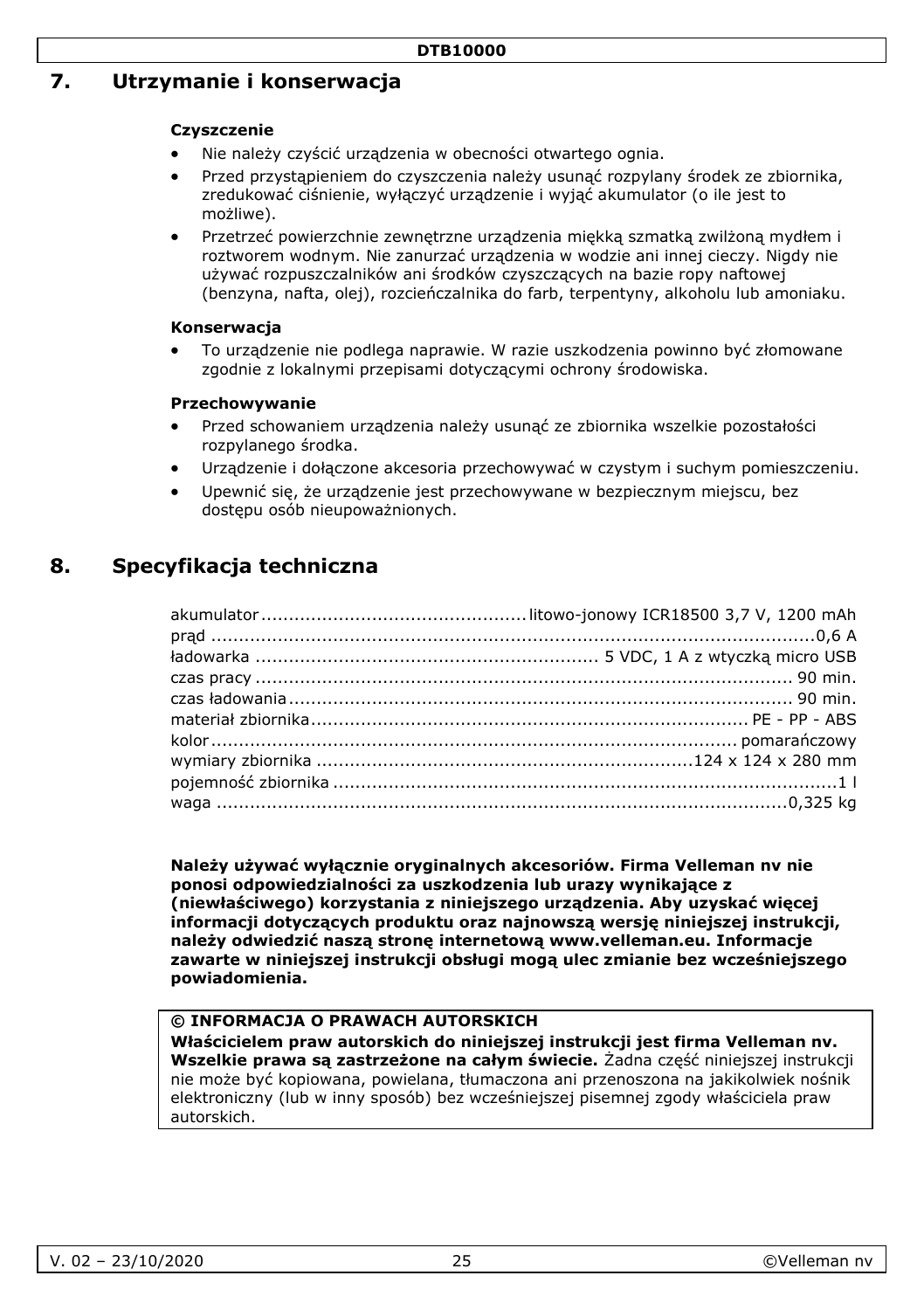# **MANUAL DO UTILIZADOR**

# <span id="page-25-0"></span>**1. Introdução**

#### **Aos cidadãos da União Europeia Importantes informações sobre o meio ambiente no que respeita a este produto**



Este símbolo no aparelho ou na embalagem indica que, enquanto desperdícios, poderão causar danos no meio ambiente. Não coloque a unidade (ou as pilhas) no depósito de lixo municipal; deve dirigir-se a uma empresa especializada em reciclagem. Devolva o aparelho ao seu distribuidor ou ao posto de reciclagem local. Respeite a legislação local relativa ao meio ambiente.

**Em caso de dúvidas, contacte com as autoridades locais para os resíduos.** 

Agradecemos o facto de ter escolhido a Toolland! Leia atentamente as instruções do manual antes de usar o aparelho. Caso o aparelho tenha sofrido algum dano durante o transporte não o instale e entre em contacto com o seu distribuidor.

### **2. Instruções de segurança**



Leia este manual atentamente antes da utilização ou instalação.

- Este aparelho pode ser usado por crianças com idade igual ou superior a 8 anos e pessoas com capacidades físicas, mentais e sensoriais reduzidas, ou com falta de experiência e conhecimentos acerca do aparelho, desde que sejam supervisionadas e informadas acerca da utilização do aparelho e possíveis acidentes. As crianças não devem brincar com o aparelho. A limpeza e manutenção não devem ser feitas por crianças sem a devida supervisão.
- Este equipamento tem incorporada uma bateria recarregável interna. Quando o aparelho terminar o seu ciclo de vida, deverá descartá-lo tendo em conta a legislação local.

### **3. Normas gerais**

- Consulte a Garantia de Serviço e Qualidade Velleman® na parte final deste manual do utilizador.
- Por razões de segurança, estão proibidas quaisquer modificações do aparelho desde que não autorizadas. Os danos causados por modificações não autorizadas do aparelho não estão cobertos pela garantia.
- Utilize o aparelho apenas para as aplicações descritas neste manual. Uma utilização incorreta anula a garantia completamente.
- Danos causados pelo não cumprimento das normas de segurança referidas neste manual anulam a garantia e o seu distribuidor não será responsável por quaisquer danos ou outros problemas daí resultantes.
- Nem Velleman NV nem os seus distribuidores podem ser responsabilizados por quaisquer danos (extraordinário, incidental ou indireto) - de qualquer natureza decorrentes (financeira, física ...) a partir da posse, uso ou falha do produto.
- Guarde este manual para posterior consulta.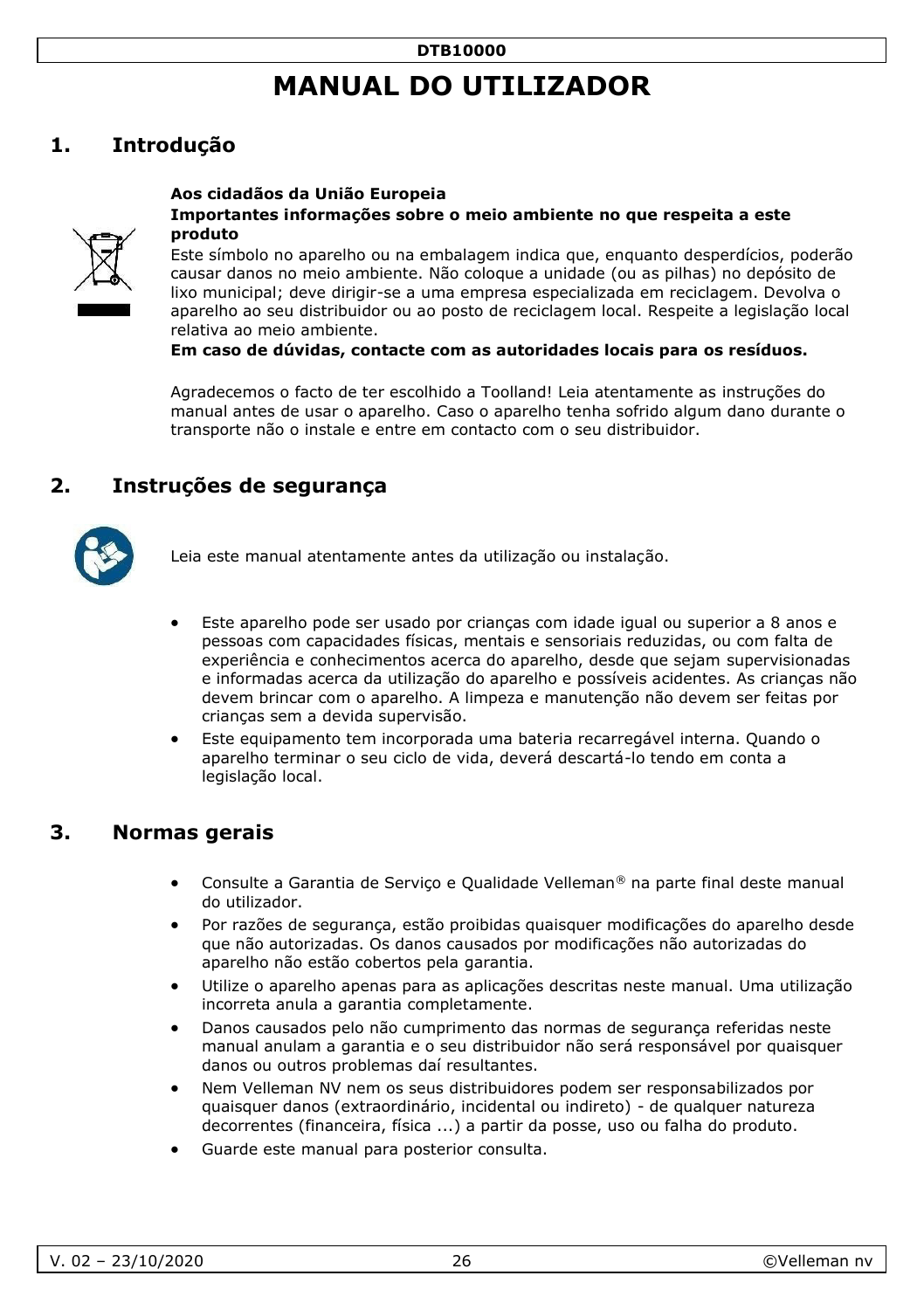# **4. Carregar a Bateria**

- **1.** Coloque a conexão de carregamento na pega e abra a tampa.
- **2.** Ligue o carregador à conexão de carregamento.
- **3.** Certifique-se que a ficha do carregador está bem encaixada mas não force.



**4.** Ligue o carregador à corrente elétrica. O LED vermelho indica que a bateria está a carregar. Quando o LED passar a azul significa que a bateria está carregada. Desligue o carregador da corrente elétrica para evitar sobrecarga.

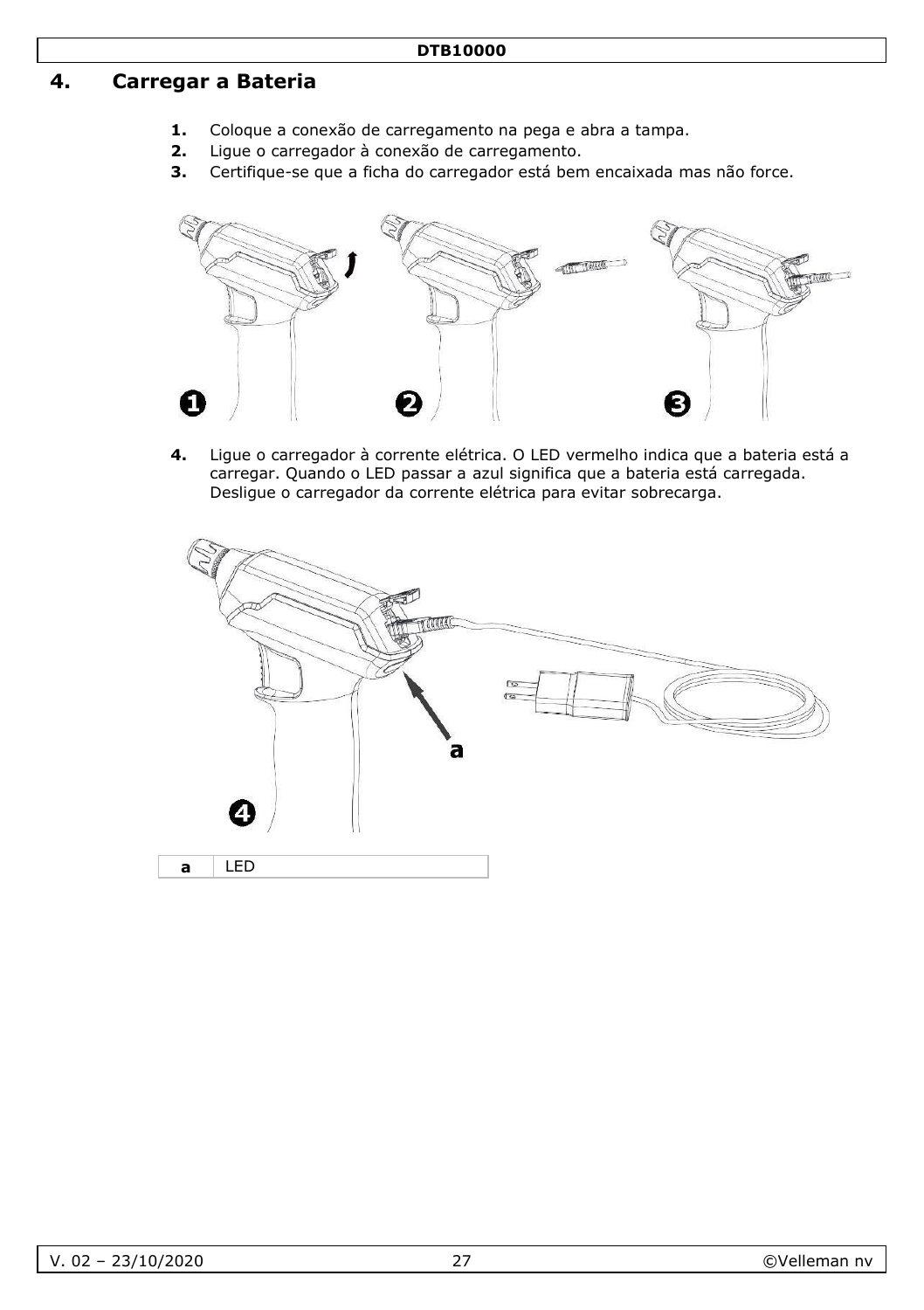#### **DTB10000**

# **5. Utilização**

- **1.** Abra a tampa.
- **2.** Verta o líquido para o tanque.
- **3.** Feche a tampa.
- **4.** Prima o gatiho para libertar o líquido de pulverizaçâo.
- **5.** Gire o bocal de pulverização para a direita para apertar o jato.
- **6.** Gire o bocal de pulverização para a esquerda para alargar o jato.



# **6. Resolução de problemas**

| problema                                            | Causa possível                    | Solução possível                                                             |
|-----------------------------------------------------|-----------------------------------|------------------------------------------------------------------------------|
| O aparelho não funciona<br>após ter sido ligado.    | A bateria não tem carga.          | Carregue a bateria<br>totalmente.                                            |
|                                                     | O interruptor está<br>danificado. | O aparelho está danificado.<br>Descarte-o respeitando a<br>legislação local. |
| O aparelho não pulveriza<br>quando prime o gatilho. | O filtro está entupido.           | Retire o filtro e limpe-o.                                                   |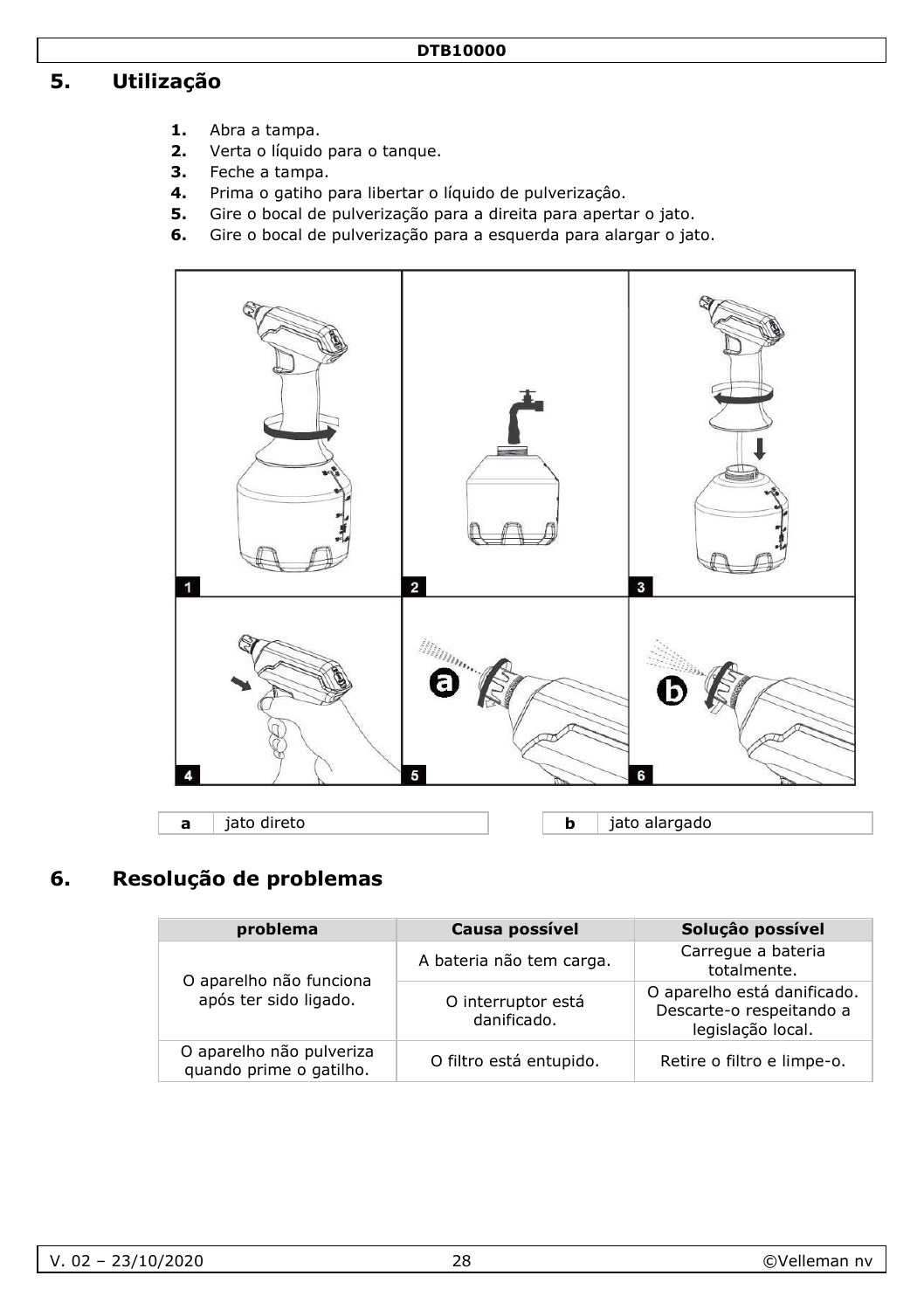# **7. Cuidados e manutenção**

#### **Limpeza**

- Não limpe o aparelho na presença de chamas não protegidas.
- Antes de proceder a qualquer tipo de limpeza, remova o agente de limpeza do tanque, despressurize, desligue o aparelho e, se possível, retire a bateria.
- Limpe toda a superfície exterior do aparelho com um pano macio embebido numa solução de água e sabão. Não mergulhe qualquer componente do aparelho em água ou em qualquer outro líquido. Nunca use solventes ou produtos de limpeza que contenham petróleo (gasolina, querosene, óleo), diluente, terebintina, álcool ou amónia.

#### **Manutenção**

• Este aparelho não pode ser reparado e deve ser descartado, quando danificado, tendo em conta a regulamentação local relativa ao ambiente.

#### **Armazenamento**

- Remova qualquer agente de pulverização do tanque antes de guardar o aparelho.
- Guarde o aparelho e os respetivos acessórios num local limpo e seco.
- Certifique-se de que guarda o aparelho num local seguro ao qual não possam ter acesso pessoas não autorizadas.

### **8. Especificações**

**Utilize este aparelho apenas com acessórios originais. A Velleman NV não será responsável por quaisquer danos ou lesões causados pelo uso (indevido) do aparelho. Para mais informação sobre este produto e para aceder à versão mais recente deste manual do utilizador, visite a nossa página www.velleman.eu. Podem alterar-se as especificações e o conteúdo deste manual sem aviso prévio.** 

#### **© DIREITOS DE AUTOR**

**A Velleman NV detém os direitos de autor deste manual do utilizador. Todos os direitos mundiais reservados.** Nenhuma parte deste manual pode ser copiada, reproduzida, traduzida ou resumida por qualquer eletrónica, ou de outra forma, sem prévio consentimento por parte da detentora dos direitos de autor.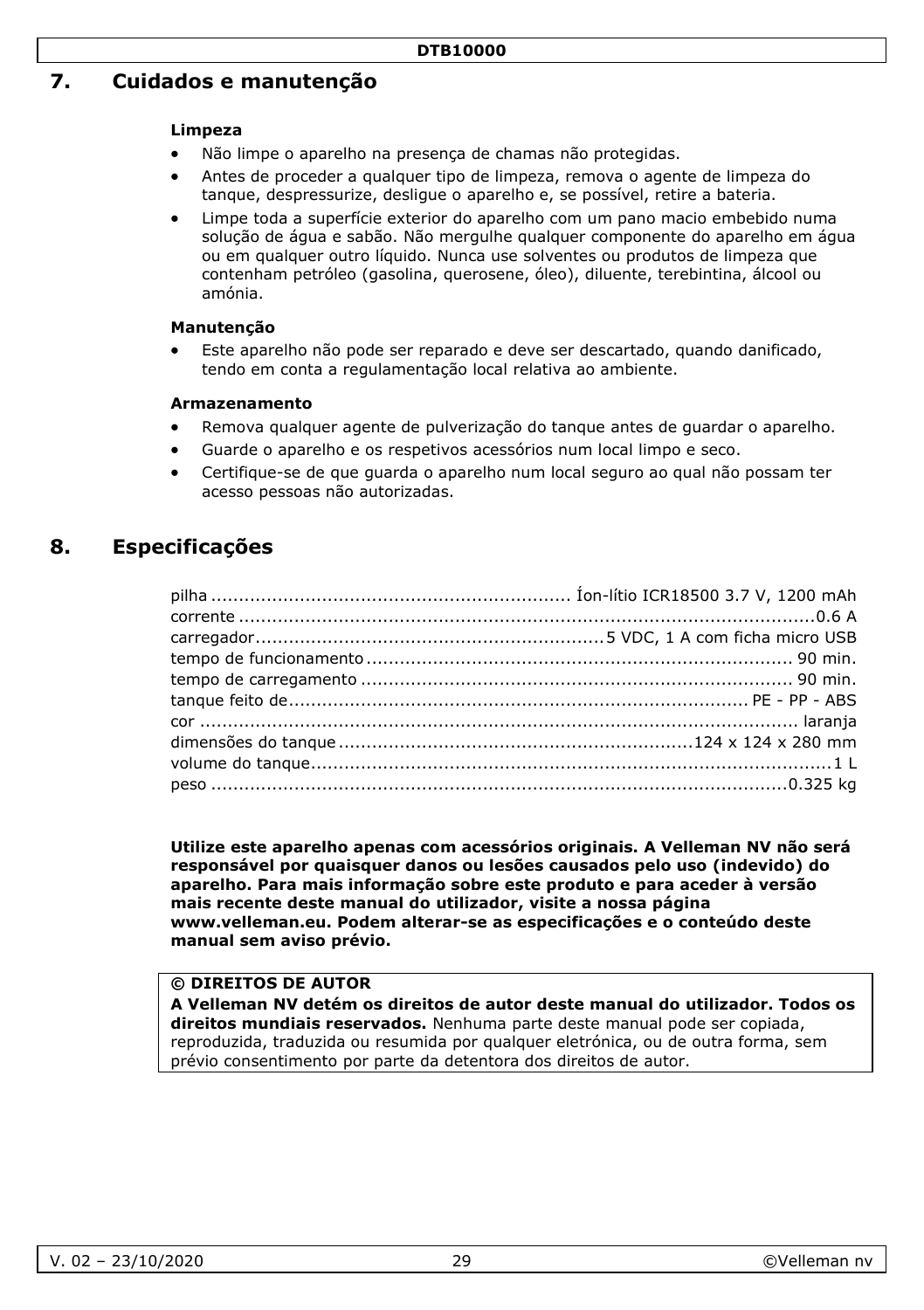**Velleman® Service and Quality Warranty**  Since its foundation in 1972. Velleman® acquired extensive experience in the electronics world and currently distributes its products in over 85 countries. All our products fulfil strict quality requirements and legal stipulations in the EU. In order to ensure the quality, our products regularly go through an extra quality check, both by an internal quality department and by specialized external organisations. If, all precautionary measures notwithstanding, problems should occur, please make appeal to our warranty (see guarantee conditions).

**General Warranty Conditions Concerning Consumer Products (for EU):**  • All consumer products are subject to a 24-month warranty on production flaws and defective material as from the original date of purchase.

• Velleman® can decide to replace an article with an equivalent article, or to refund the retail value totally or partially when the complaint is valid and a free repair or replacement of the article is impossible, or if the expenses are out of

proportion. You will be delivered a replacing article or a refund at the value of 100% of the purchase price in case of a flaw occurred in the first year after the date of purchase and delivery, or a replacing article at 50% of the purchase price or a refund at the value of 50% of the retail value in case of a flaw occurred in the second year after the date of purchase and delivery.

#### **• Not covered by warranty:**

- all direct or indirect damage caused after delivery to the article (e.g. by oxidation, shocks, falls, dust, dirt, humidity...), and by the article, as well as its contents (e.g. data loss), compensation for loss of profits;

- consumable goods, parts or accessories that are subject to an aging process during normal use, such as batteries (rechargeable, non-rechargeable, built-in or replaceable), lamps, rubber parts, drive belts... (unlimited list);

- flaws resulting from fire, water damage, lightning, accident, natural disaster, etc.

- flaws caused deliberately, negligently or resulting from improper handling, negligent maintenance, abusive use or use contrary to the manufacturer's instructions;

- damage caused by a commercial, professional or collective use of the article (the warranty validity will be reduced to six (6) months when the article is used professionally);

- damage resulting from an inappropriate packing and shipping of the article; - all damage caused by modification, repair or alteration performed by a third party without written permission by Velleman®.

• Articles to be repaired must be delivered to your Velleman® dealer, solidly packed (preferably in the original packaging), and be completed with the original receipt of purchase and a clear flaw description.

• Hint: In order to save on cost and time, please reread the manual and check if the flaw is caused by obvious causes prior to presenting the article for repair. Note that returning a non-defective article can also involve handling costs.

• Repairs occurring after warranty expiration are subject to shipping costs. • The above conditions are without prejudice to all commercial warranties.

**The above enumeration is subject to modification according to the article (see article's manual).**



**Velleman® service- en kwaliteitsgarantie** 

Velleman® heeft sinds zijn oprichting in 1972 een ruime ervaring opgebouwd in de elektronicawereld en verdeelt op dit moment producten in meer dan 85 landen. Al onze producten beantwoorden aan strikte kwaliteitseisen en aan de wettelijke bepalingen geldig in de EU. Om de kwaliteit te waarborgen, ondergaan onze producten op regelmatige tijdstippen een extra

kwaliteitscontrole, zowel door onze eigen kwaliteitsafdeling als door externe gespecialiseerde organisaties. Mocht er ondanks deze voorzorgen toch een probleem optreden, dan kunt u steeds een beroep doen op onze waarborg (zie waarborgvoorwaarden).

#### **Algemene waarborgvoorwaarden consumentengoederen (voor Europese Unie):**

• Op alle consumentengoederen geldt een garantieperiode van 24 maanden op productie- en materiaalfouten en dit vanaf de oorspronkelijke aankoopdatum. • Indien de klacht gegrond is en een gratis reparatie of vervanging van een artikel onmogelijk is of indien de kosten hiervoor buiten verhouding zijn, kan Velleman® beslissen het desbetreffende artikel te vervangen door een gelijkwaardig artikel of de aankoopsom van het artikel gedeeltelijk of volledig terug te betalen. In dat geval krijgt u een vervangend product of terugbetaling ter waarde van 100% van de aankoopsom bij ontdekking van een gebrek tot één jaar na aankoop en levering, of een vervangend product tegen 50% van de kostprijs of terugbetaling van 50 % bij ontdekking na één jaar tot 2 jaar.

#### **• Valt niet onder waarborg:**

- alle rechtstreekse of onrechtstreekse schade na de levering veroorzaakt aan het toestel (bv. door oxidatie, schokken, val, stof, vuil, vocht...), en door het toestel, alsook zijn inhoud (bv. verlies van data), vergoeding voor eventuele winstderving.

- verbruiksgoederen, onderdelen of hulpstukken die onderhevig zijn aan veroudering door normaal gebruik zoals bv. batterijen (zowel oplaadbare als niet-oplaadbare, ingebouwd of vervangbaar), lampen, rubberen onderdelen, aandrijfriemen... (onbeperkte lijst).

- defecten ten gevolge van brand, waterschade, bliksem, ongevallen, natuurrampen, enz.

- defecten veroorzaakt door opzet, nalatigheid of door een onoordeelkundige behandeling, slecht onderhoud of abnormaal gebruik of gebruik van het toestel strijdig met de voorschriften van de fabrikant.

- schade ten gevolge van een commercieel, professioneel of collectief gebruik van het apparaat (bij professioneel gebruik wordt de garantieperiode herleid tot 6 maand).

- schade veroorzaakt door onvoldoende bescherming bij transport van het apparaat.

- alle schade door wijzigingen, reparaties of modificaties uitgevoerd door derden zonder toestemming van Velleman®.

• Toestellen dienen ter reparatie aangeboden te worden bij uw Velleman® verdeler. Het toestel dient vergezeld te zijn van het oorspronkelijke aankoopbewijs. Zorg voor een degelijke verpakking (bij voorkeur de originele verpakking) en voeg een duidelijke foutomschrijving bij.

• Tip: alvorens het toestel voor reparatie aan te bieden, kijk nog eens na of er geen voor de hand liggende reden is waarom het toestel niet naar behoren werkt (zie handleiding). Op deze wijze kunt u kosten en tijd besparen. Denk eraan dat er ook voor niet-defecte toestellen een kost voor controle aangerekend kan worden.

• Bij reparaties buiten de waarborgperiode zullen transportkosten aangerekend worden.

• Elke commerciële garantie laat deze rechten onverminderd.

**Bovenstaande opsomming kan eventueel aangepast worden naargelang de aard van het product (zie handleiding van het betreffende product).** 



#### **Garantie de service et de qualité Velleman®**

Depuis 1972, Velleman® a gagné une vaste expérience dans le secteur de l'électronique et est actuellement distributeur dans plus de 85 pays. Tous nos produits répondent à des exigences de qualité rigoureuses et à des dispositions légales en vigueur dans l'UE. Afin de garantir la qualité, nous soumettons régulièrement nos produits à des contrôles de qualité supplémentaires, tant par notre propre service qualité que par un service qualité externe. Dans le cas improbable d'un défaut malgré toutes les précautions, il est possible d'invoquer notre garantie (voir les conditions de garantie).

#### **Conditions générales concernant la garantie sur les produits grand public (pour l'UE) :**

• tout produit grand public est garanti 24 mois contre tout vice de production ou de matériaux à dater du jour d'acquisition effective ;

• si la plainte est justifiée et que la réparation ou le remplacement d'un article est jugé impossible, ou lorsque les coûts s'avèrent disproportionnés,

Velleman® s'autorise à remplacer ledit article par un article équivalent ou à rembourser la totalité ou une partie du prix d'achat. Le cas échéant, il vous sera consenti un article de remplacement ou le remboursement complet du prix d'achat lors d'un défaut dans un délai de 1 an après l'achat et la livraison, ou un article de remplacement moyennant 50% du prix d'achat ou le remboursement de 50% du prix d'achat lors d'un défaut après 1 à 2 ans.

#### **• sont par conséquent exclus :**

tout dommage direct ou indirect survenu à l'article après livraison (p.ex. dommage lié à l'oxydation, choc, chute, poussière, sable, impureté…) et provoqué par l'appareil, ainsi que son contenu (p.ex. perte de données) et une indemnisation éventuelle pour perte de revenus

- toute pièce ou accessoire nécessitant un remplacement causé par un usage normal comme p.ex. piles (rechargeables comme non rechargeables, intégrées ou remplaçables), ampoules, pièces en caoutchouc, courroies… (liste illimitée) ; - tout dommage qui résulte d'un incendie, de la foudre, d'un accident, d'une catastrophe naturelle, etc.

- out dommage provoqué par une négligence, volontaire ou non, une utilisation ou un entretien incorrect, ou une utilisation de l'appareil contraire aux prescriptions du fabricant ;

tout dommage à cause d'une utilisation commerciale, professionnelle ou collective de l'appareil (la période de garantie sera réduite à 6 mois lors d'une utilisation professionnelle) ;

- tout dommage à l'appareil qui résulte d'une utilisation incorrecte ou différente que celle pour laquelle il a été initialement prévu comme décrit dans la notice : - tout dommage engendré par un retour de l'appareil emballé dans un conditionnement non ou insuffisamment protégé.

- toute réparation ou modification effectuée par une tierce personne sans l'autorisation explicite de SA Velleman® ; - frais de transport de et vers Velleman® si l'appareil n'est plus couvert sous la garantie.

• toute réparation sera fournie par l'endroit de l'achat. L'appareil doit

nécessairement être accompagné du bon d'achat d'origine et être dûment conditionné (de préférence dans l'emballage d'origine avec mention du défaut) ; • tuyau : il est conseillé de consulter la notice et de contrôler câbles, piles, etc. avant de retourner l'appareil. Un appareil retourné jugé défectueux qui s'avère

en bon état de marche pourra faire l'objet d'une note de frais à charge du consommateur ;

• une réparation effectuée en-dehors de la période de garantie fera l'objet de frais de transport :

• toute garantie commerciale ne porte pas atteinte aux conditions susmentionnées.

**La liste susmentionnée peut être sujette à une complémentation selon le type de l'article et être mentionnée dans la notice d'emploi.**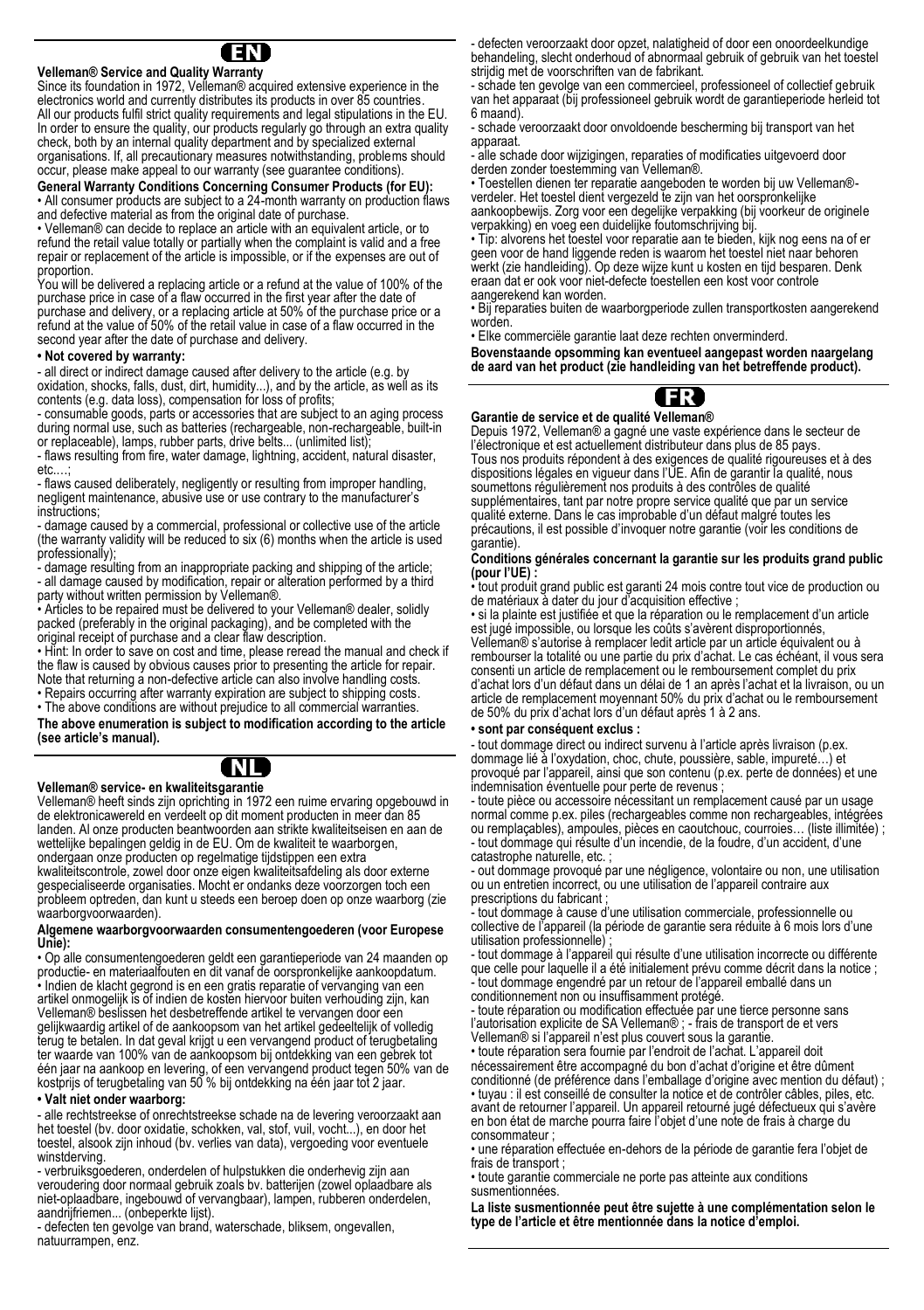

**Garantía de servicio y calidad Velleman®**  Desde su fundación en 1972 Velleman® ha adquirido una amplia experiencia como distribuidor en el sector de la electrónica en más de 85 países. Todos nuestros productos responden a normas de calidad rigurosas y disposiciones legales vigentes en la UE. Para garantizar la calidad, sometemos nuestros productos regularmente a controles de calidad adicionales, tanto a través de nuestro propio servicio de calidad como de un servicio de calidad externo. En el caso improbable de que surgieran problemas a pesar de todas las precauciones, es posible recurrir a nuestra garantía (véase las condiciones de garantía).

#### **Condiciones generales referentes a la garantía sobre productos de venta al público (para la Unión Europea):**

• Todos los productos de venta al público tienen un período de garantía de 24 meses contra errores de producción o errores en materiales desde la adquisición original;

• Si la queja está fundada y si la reparación o sustitución de un artículo no es posible, o si los gastos son desproporcionados, Velleman® autoriza reemplazar el artículo por un artículo equivalente o reembolsar la totalidad o una parte del precio de compra. En este caso, usted recibirá un artículo de recambio o el reembolso completo del precio de compra si encuentra algún fallo hasta un año después de la compra y entrega, o un artículo de recambio al 50% del precio de compra o el reembolso del 50% del precio de compra si encuentra un fallo después de 1 año y hasta los 2 años después de la compra y entrega.

#### **Por consiguiente, están excluidos entre otras cosas:**

- todos los daños causados directa o indirectamente al aparato (p.ej. por oxidación, choques, caída,...) y a su contenido (p.ej. pérdida de datos) después de la entrega y causados por el aparato, y cualquier indemnización por posible pérdida de ganancias;

- partes o accesorios, que estén expuestos al desgaste causado por un uso normal, como por ejemplo baterías (tanto recargables como no recargables, incorporadas o reemplazables), bombillas, partes de goma, etc. (lista ilimitada); - defectos causados por un incendio, daños causados por el agua, rayos,

accidentes, catástrofes naturales, etc.;

- defectos causados a conciencia, descuido o por malos tratos, un mantenimiento inapropiado o un uso anormal del aparato contrario a las instrucciones del fabricante;

- daños causados por un uso comercial, profesional o colectivo del aparato (el período de garantía se reducirá a 6 meses con uso profesional);

- daños causados por un uso incorrecto o un uso ajeno al que está previsto el producto inicialmente como está descrito en el manual del usuario;

- daños causados por una protección insuficiente al transportar el aparato. - daños causados por reparaciones o modificaciones efectuadas por una

tercera persona sin la autorización explícita de Velleman®; - se calcula gastos de transporte de y a Velleman® si el aparato ya no está cubierto por la garantía.

• Cualquier artículo que tenga que ser reparado tendrá que ser devuelto a su distribuidor Velleman®. Devuelva el aparato con la factura de compra original y transpórtelo en un embalaje sólido (preferentemente el embalaje original). Incluya también una buena descripción del fallo;

• Consejo: Lea el manual del usuario y controle los cables, las pilas, etc. antes de devolver el aparato. Si no se encuentra un defecto en el artículo los gastos podrían correr a cargo del cliente;

• Los gastos de transporte correrán a carga del cliente para una reparación efectuada fuera del período de garantía.

• Cualquier gesto comercial no disminuye estos derechos.

**La lista previamente mencionada puede ser adaptada según el tipo de artículo (véase el manual del usuario del artículo en cuestión).** 

### ( DE

#### **Velleman® Service- und Qualitätsgarantie**

Seit der Gründung in 1972 hat Velleman® sehr viel Erfahrung als Verteiler in der Elektronikwelt in über 85 Ländern aufgebaut.

Alle Produkte entsprechen den strengen Qualitätsforderungen und gesetzlichen Anforderungen in der EU. Um die Qualität zu gewährleisten werden unsere Produkte regelmäßig einer zusätzlichen Qualitätskontrolle unterworfen, sowohl von unserer eigenen Qualitätsabteilung als auch von externen spezialisierten Organisationen. Sollten, trotz aller Vorsichtsmaßnahmen, Probleme auftreten, nehmen Sie bitte die Garantie in Anspruch (siehe Garantiebedingungen).

#### **Allgemeine Garantiebedingungen in Bezug auf Konsumgüter (für die Europäische Union):**

• Alle Produkte haben für Material- oder Herstellungsfehler eine Garantieperiode von 24 Monaten ab Verkaufsdatum.

• Wenn die Klage berechtigt ist und falls eine kostenlose Reparatur oder ein Austausch des Gerätes unmöglich ist, oder wenn die Kosten dafür unverhältnismäßig sind, kann Velleman® sich darüber entscheiden, dieses Produkt durch ein gleiches Produkt zu ersetzen oder die Kaufsumme ganz oder teilweise zurückzuzahlen. In diesem Fall erhalten Sie ein Ersatzprodukt oder

eine Rückzahlung im Werte von 100% der Kaufsumme im Falle eines Defektes bis zu 1 Jahr nach Kauf oder Lieferung, oder Sie bekommen ein Ersatzprodukt im Werte von 50% der Kaufsumme oder eine Rückzahlung im Werte von 50 % im Falle eines Defektes im zweiten Jahr.

#### **• Von der Garantie ausgeschlossen sind:**

- alle direkten oder indirekten Schäden, die nach Lieferung am Gerät und durch das Gerät verursacht werden (z.B. Oxidation, Stöße, Fall, Staub, Schmutz,

Feuchtigkeit, ...), sowie auch der Inhalt (z.B. Datenverlust), Entschädigung für eventuellen Gewinnausfall.

- Verbrauchsgüter, Teile oder Zubehörteile, die durch normalen Gebrauch dem Verschleiß ausgesetzt sind, wie z.B. Batterien (nicht nur aufladbare, sondern auch nicht aufladbare, eingebaute oder ersetzbare), Lampen, Gummiteile, Treibriemen, usw. (unbeschränkte Liste).

- Schäden verursacht durch Brandschaden, Wasserschaden, Blitz, Unfälle, Naturkatastrophen, usw.

- Schäden verursacht durch absichtliche, nachlässige oder unsachgemäße Anwendung, schlechte Wartung, zweckentfremdete Anwendung oder Nichtbeachtung von Benutzerhinweisen in der Bedienungsanleitung.

- Schäden infolge einer kommerziellen, professionellen oder kollektiven Anwendung des Gerätes (bei gewerblicher Anwendung wird die Garantieperiode auf 6 Monate zurückgeführt).

- Schäden verursacht durch eine unsachgemäße Verpackung und unsachgemäßen Transport des Gerätes.

- alle Schäden verursacht durch unautorisierte Änderungen, Reparaturen oder Modifikationen, die von einem Dritten ohne Erlaubnis von Velleman® vorgenommen werden.

• Im Fall einer Reparatur, wenden Sie sich an Ihren Velleman®-Verteiler. Legen Sie das Produkt ordnungsgemäß verpackt (vorzugsweise die Originalverpackung) und mit dem Original-Kaufbeleg vor. Fügen Sie eine deutliche Fehlerbeschreibung hinzu.

• Hinweis: Um Kosten und Zeit zu sparen, lesen Sie die Bedienungsanleitung nochmals und überprüfen Sie, ob es keinen auf de Hand liegenden Grund gibt, ehe Sie das Gerät zur Reparatur zurückschicken. Stellt sich bei der Überprüfung des Gerätes heraus, dass kein Geräteschaden vorliegt, könnte

dem Kunden eine Untersuchungspauschale berechnet. • Für Reparaturen nach Ablauf der Garantiefrist werden Transportkosten

berechnet. • Jede kommerzielle Garantie lässt diese Rechte unberührt.

**Die oben stehende Aufzählung kann eventuell angepasst werden gemäß der Art des Produktes (siehe Bedienungsanleitung des Gerätes).** 



### **Velleman ® usługi i gwarancja jakości**

Od czasu założenia w 1972, Velleman® zdobył bogate doświadczenie w dziedzinie światowej elektroniki. Obecnie firma dystrybuuje swoje produkty w ponad 85 krajach.

Wszystkie nasze produkty spełniają surowe wymagania jakościowe oraz wypełniają normy i dyrektywy obowiązujące w krajach UE. W celu zapewnienia najwyższej jakości naszych produktów, przechodzą one regularne oraz dodatkowo wyrywkowe badania kontroli jakości, zarówno naszego wewnętrznego działu jakości jak również wyspecjalizowanych firm zewnętrznych. Pomimo dołożenia wszelkich starań czasem mogą pojawić się problemy techniczne, prosimy odwołać się do gwarancji (patrz warunki gwarancji).

#### **Ogólne Warunki dotyczące gwarancji:**

• Wszystkie produkty konsumenckie podlegają 24-miesięcznej gwarancji na wady produkcyjne i materiałowe od daty zakupu.

• W przypadku, gdy usterka jest niemożliwa do usunięcia lub koszt usunięcia jest nadmiernie wysoki Velleman ® może zdecydować o wymianie artykułu na nowy, wolny od wad lub zwrócić zapłaconą kwotę. Zwrot gotówki może jednak nastąpić z uwzględnieniem poniższych warunków:

- zwrot 100% ceny zakupu w przypadku, gdy wada wystąpiła w ciągu pierwszego roku od daty zakupu i dostawy

- wymiana wadliwego artykułu na nowy, wolny od wad z odpłatnością 50% ceny detalicznej lub zwrot 50% kwoty ceny nabycia w przypadku gdy wada wystąpiła w drugim roku od daty zakupu i dostawy.

#### **• Produkt nie podlega naprawie gwarancyjnej:**

gdy wszystkie bezpośrednie lub pośrednie szkody spowodowane są działaniem czynników środowiskowych lub losowych (np. przez utlenianie,

wstrząsy, upadki, kurz, brud, ...), wilgotności; - gwarant nie ponosi odpowiedzialności za szkody wynikających z utraty danych;

- produkty konsumenckie, części zamienne lub akcesoria podatne na process starzenia, wynikającego z normalnego użytkowania, np: baterie (ładowalne, nieładowalne, wbudowane lub wymienne), żarówki, paski napędowe, gumowe elementy napędowe... (nieograniczona lista);

usterka wynika z działania pożaru, zalania wszelkimi cieczami, uderzenia

pioruna, upadku lub klęski żywiołowej, itp.; - usterka wynika z zaniedbań eksploatacyjnych tj. umyślne bądź nieumyślne zaniechanie czyszczenia, konserwacji, wymiany materiałów ekspolatacyjnych, niedbalstwa lub z niewłaściwego obchodzenia się lub niezgodnego użytkowania z instrukcia producenta:

szkody wynikające z nadmiernego użytkowania gdy nie jest do tego celu przeznaczony tj. działalność komerycjna, zawodowa lub wspólne użytkowanie przez wiele osób - okres obowiązywania gwarancji zostanie obniżony do 6 (sześć) miesięcy;

Szkody wynikające ze źle zabezpieczonej wysyłki produktu;

- Wszelkie szkody spowodowane przez nieautoryzowaną naprawę,

modyfikację, przeróbkę produktu przez osoby trzecie jak również bez pisemnej zgody firmy Velleman ®.

• Uszkodzony produkt musi zostać dostarczony do sprzedawcy ® Velleman, solidnie zapakowany (najlepiej w oryginalnym opakowaniu), wraz z wyposażeniem z jakim produkt został sprzedany. W przypadku wysyłki towaru